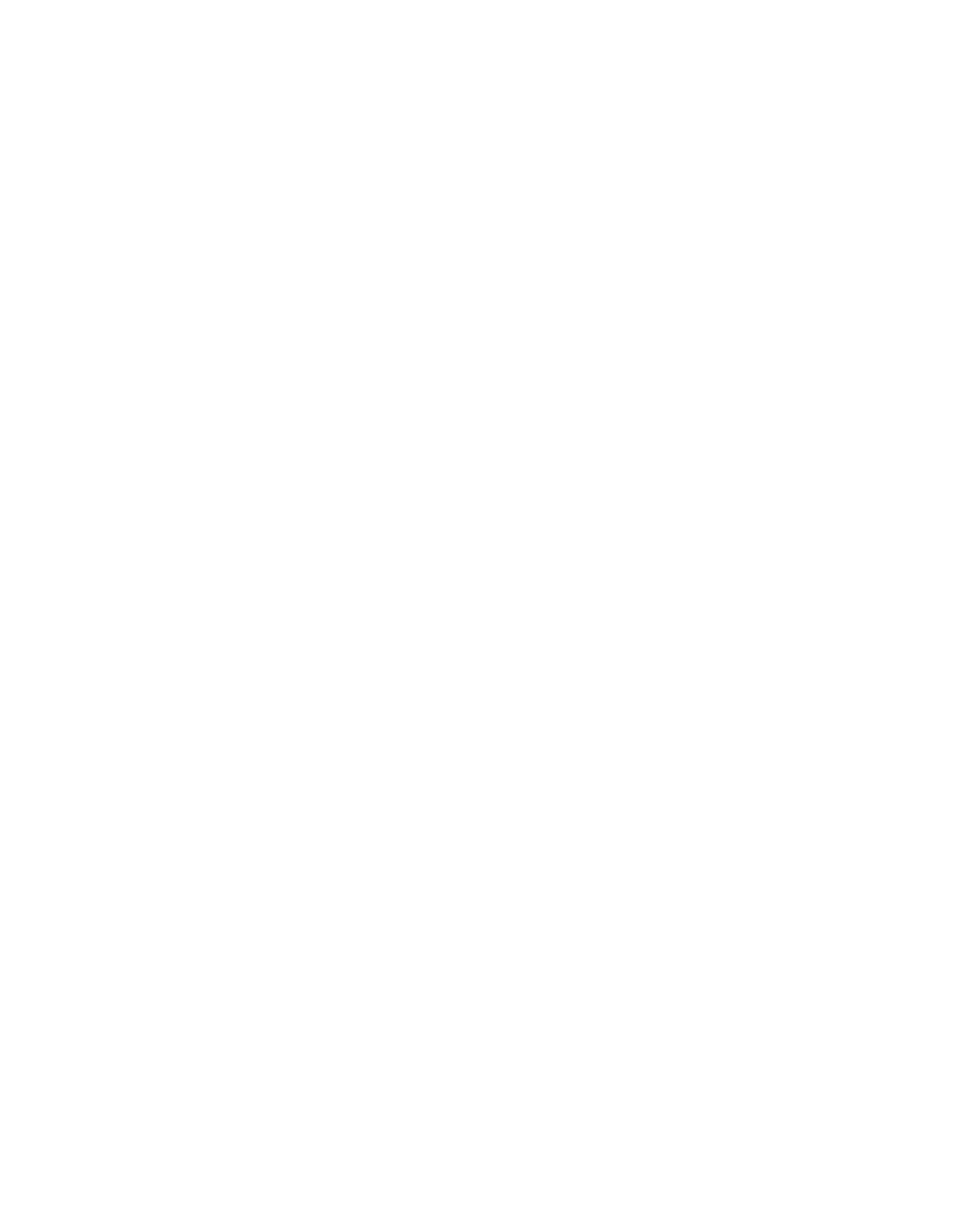# City of Troup, Texas GASB STATEMENT NO. 75 EMPLOYER REPORTING SUPPLEMENTAL DEATH BENEFITS FUND AD MINISTERED BY TEXAS MUNICIPAL RETIREMENT SYSTEM

DECEMBER 31, 2020 MEASUREMENT DATE



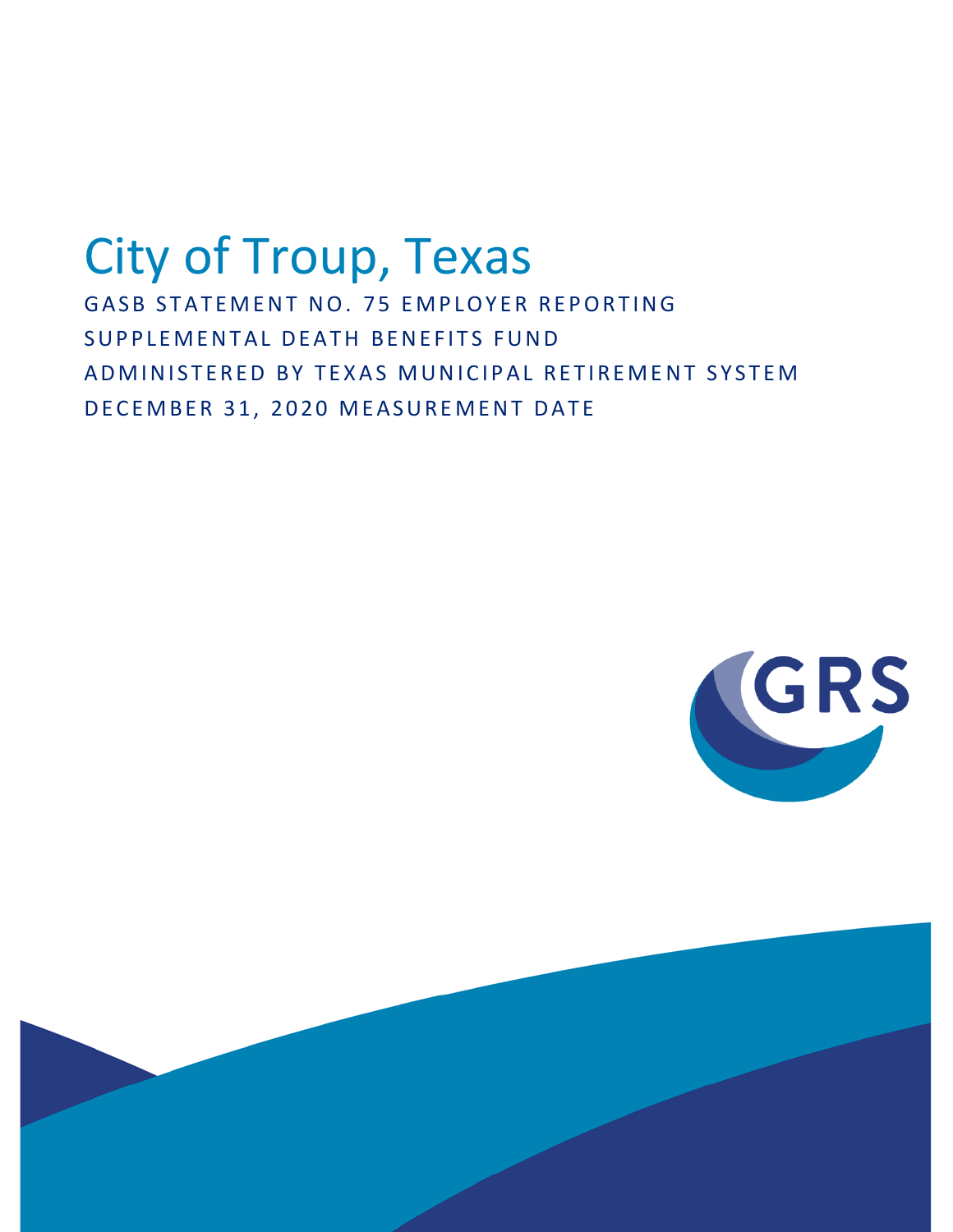

July 16, 2021

**City # 01296**

Finance Director City of Troup P.O. Box 637 Troup, TX 75789-0637

## **Subject: GASB Statement No. 75 Employer Reporting Information**

Dear Finance Director:

As required by the Governmental Accounting Standards Board Statement No. 75 "Accounting and Financial Reporting for Postemployment Benefits Other Than Pensions" (GASB 75), your city must disclose its participation in the Texas Municipal Retirement System (TMRS) Supplemental Death Benefits Fund (SDBF) for retiree coverage. This document includes schedules and information for your city to prepare its GASB disclosures for your 2021 fiscal year, as determined by the December 31, 2020 actuarial valuation and measurement date.

Our actuarial calculations for this report were prepared for the purpose of complying with the requirements of GASB 75. These calculations have been made on a basis that is consistent with our understanding of these accounting standards. The SDBF covers both active and retiree benefits with no segregation of assets and, therefore, doesn't meet the definition of a trust under GASB 75, paragraph 4b, (i.e., no assets are accumulated for OPEB). As such, the SDBF is considered to be a single-employer unfunded OPEB plan (and not a cost sharing plan) with benefit payments treated as being equal to the employer's yearly contributions for retirees. In accordance with paragraph 155, the applicable discount rate for an unfunded OPEB is based on an index of tax exempt 20-year municipal bond rates rated as AA or higher. As of December 31, 2020, the discount rate used in the development of the Total OPEB Liability was 2.00% compared to 2.75% as of December 31, 2019.

This report is based upon information, furnished to us by TMRS, concerning retiree death benefits, retirement benefits, active members, deferred vested members and retirees. If your understanding of this information is different, please contact TMRS. This information was checked for internal consistency but was not otherwise audited.

To the best of our knowledge, the information contained within this report is accurate and fairly represents the actuarial position of the City of Troup in its participation in the Texas Municipal Retirement System's Supplemental Death Benefits Fund, for retiree coverage. All calculations have been made in conformity with generally accepted actuarial principles and practices as well as with the Actuarial Standards of Practice issued by the Actuarial Standards Board. Janie Shaw and Joe Newton are members of the American Academy of Actuaries (MAAA) and meet all of the Qualification Standards of the American Academy of Actuaries to render the actuarial opinion contained herein.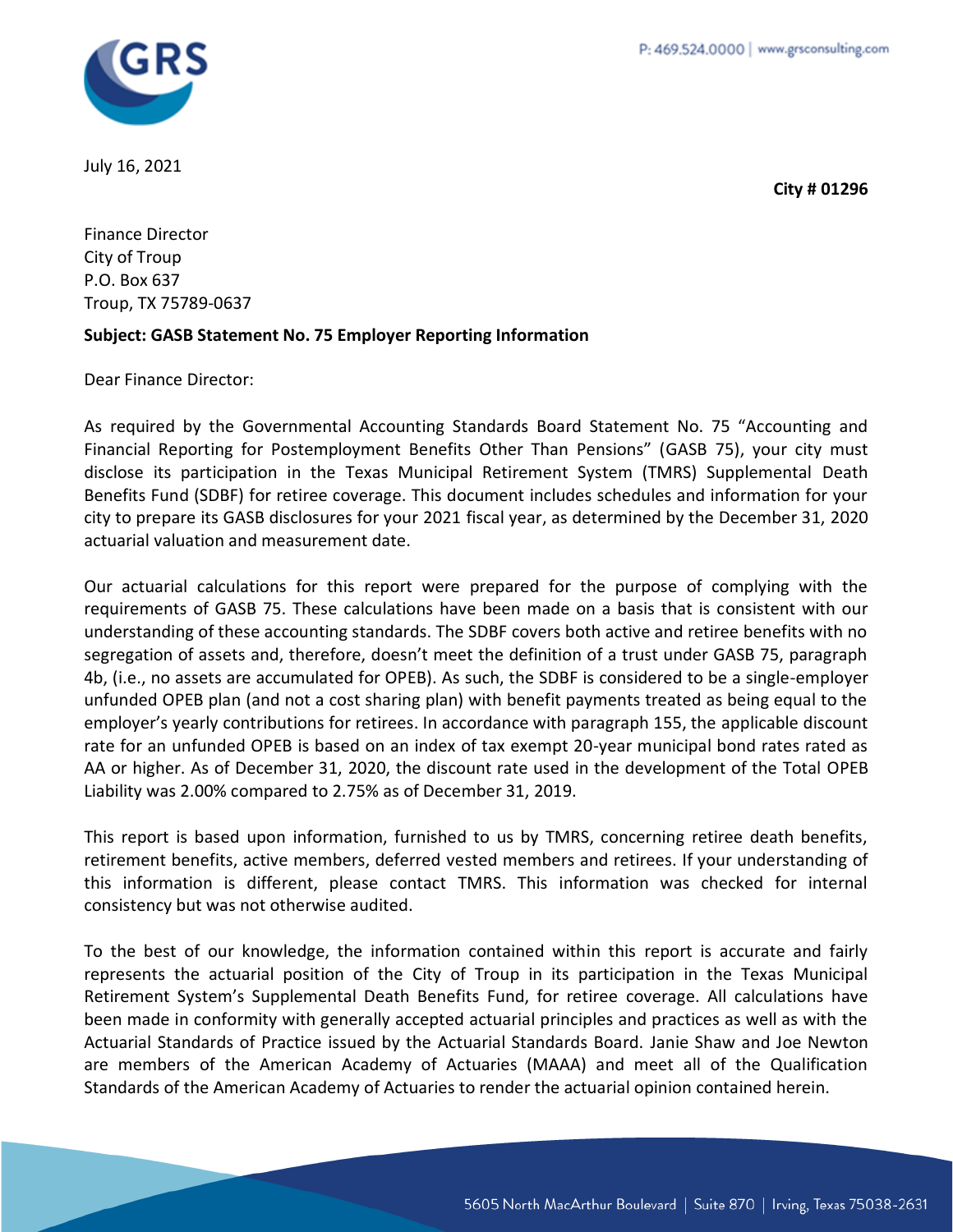Finance Director Page 2

Respectfully submitted,

MU  $By \tM$   $M$   $M$ 

Janie Shaw, ASA, MAAA, EA Joseph Newton, FSA, EA, MAAA Consultant **Consultant Pension Market Leader** 

21e str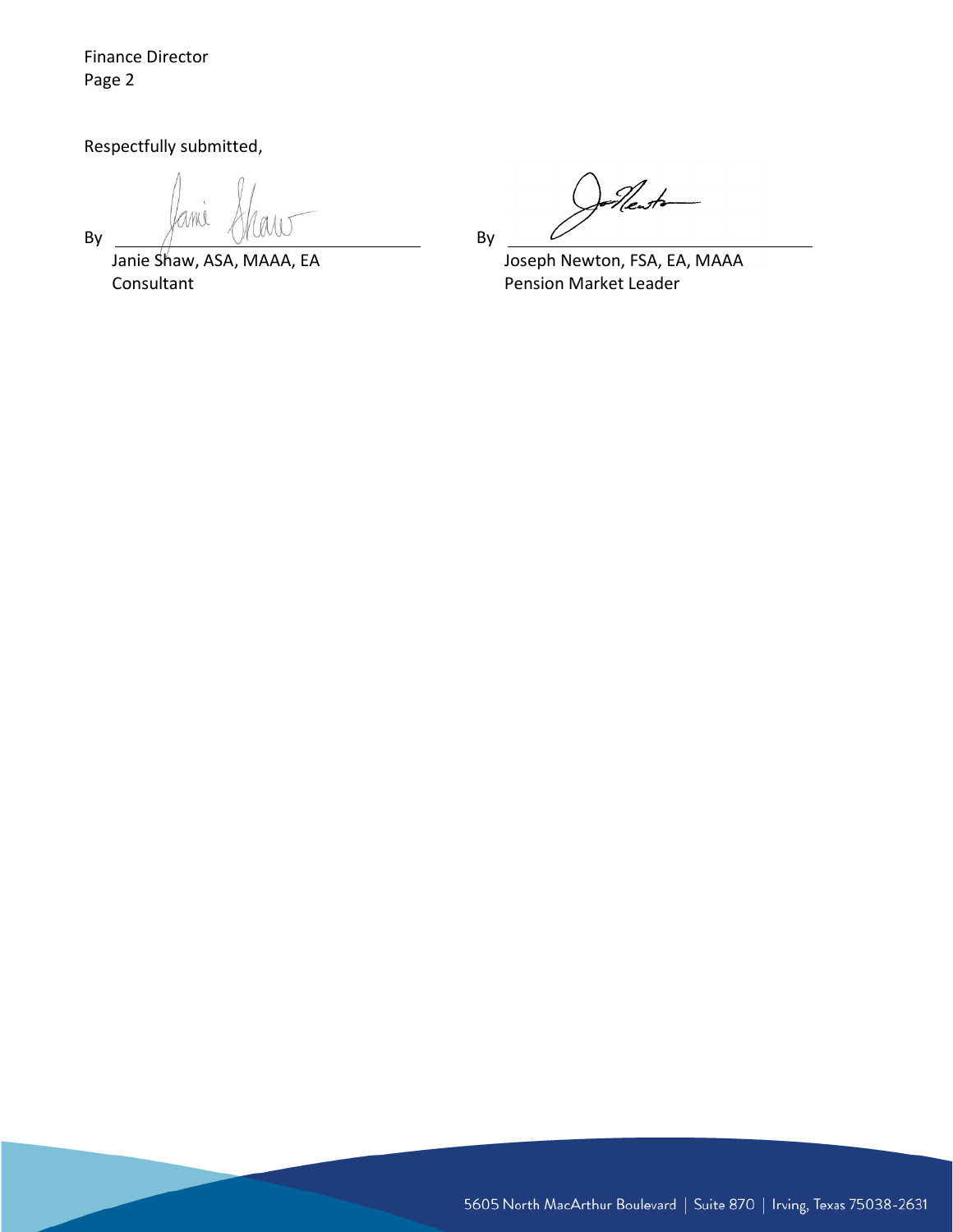## **Table of Contents**

| Sensitivity of the Total OPEB Liability to Changes in the Discount Rate3 |  |
|--------------------------------------------------------------------------|--|
|                                                                          |  |
|                                                                          |  |
|                                                                          |  |
|                                                                          |  |
|                                                                          |  |
|                                                                          |  |

## **Section B Implementing and Reporting Your OPEB Amounts**

|--|--|--|--|

|--|--|--|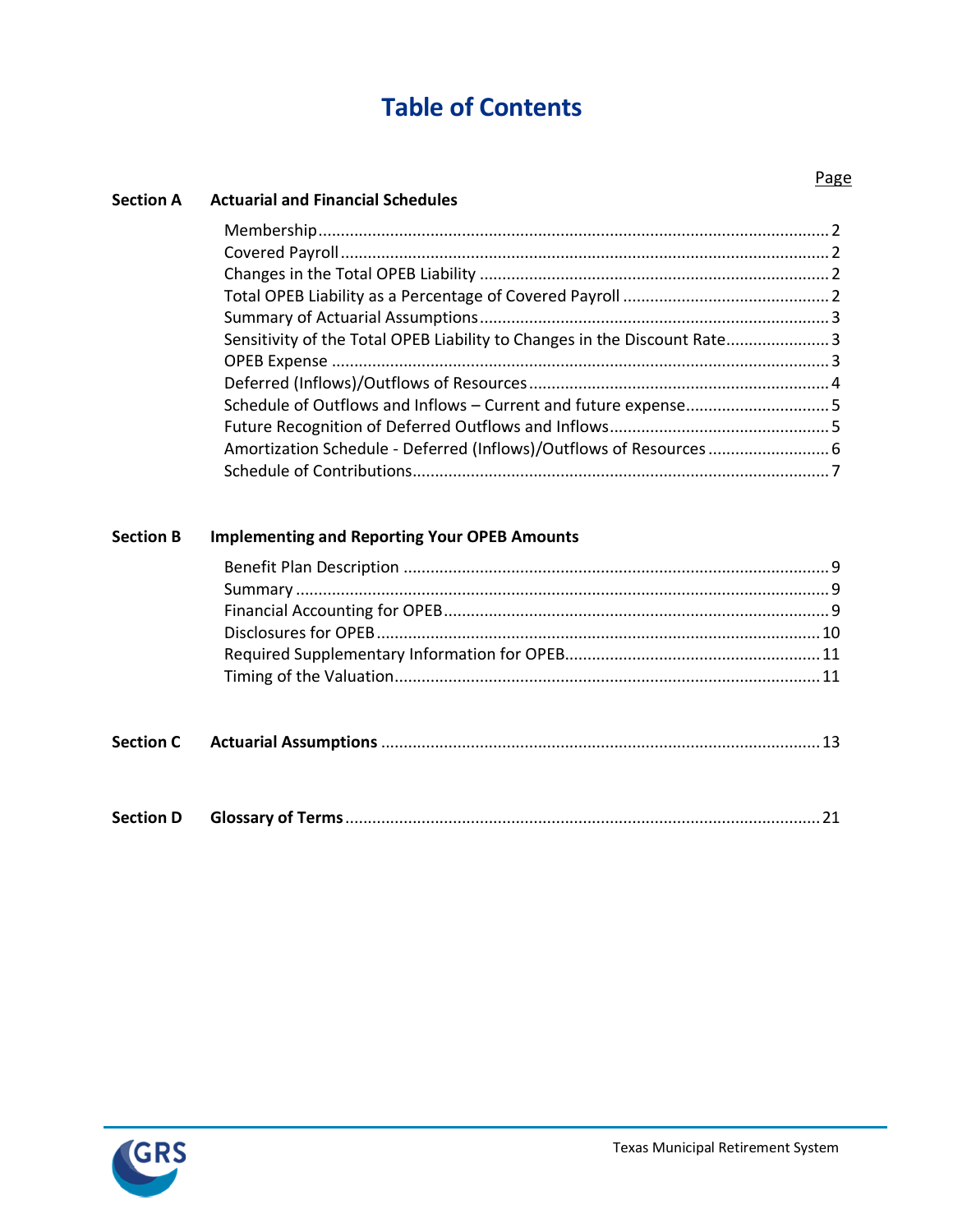**SECTION A** 

**ACTUARIAL AND FINANCIAL SCHEDULES**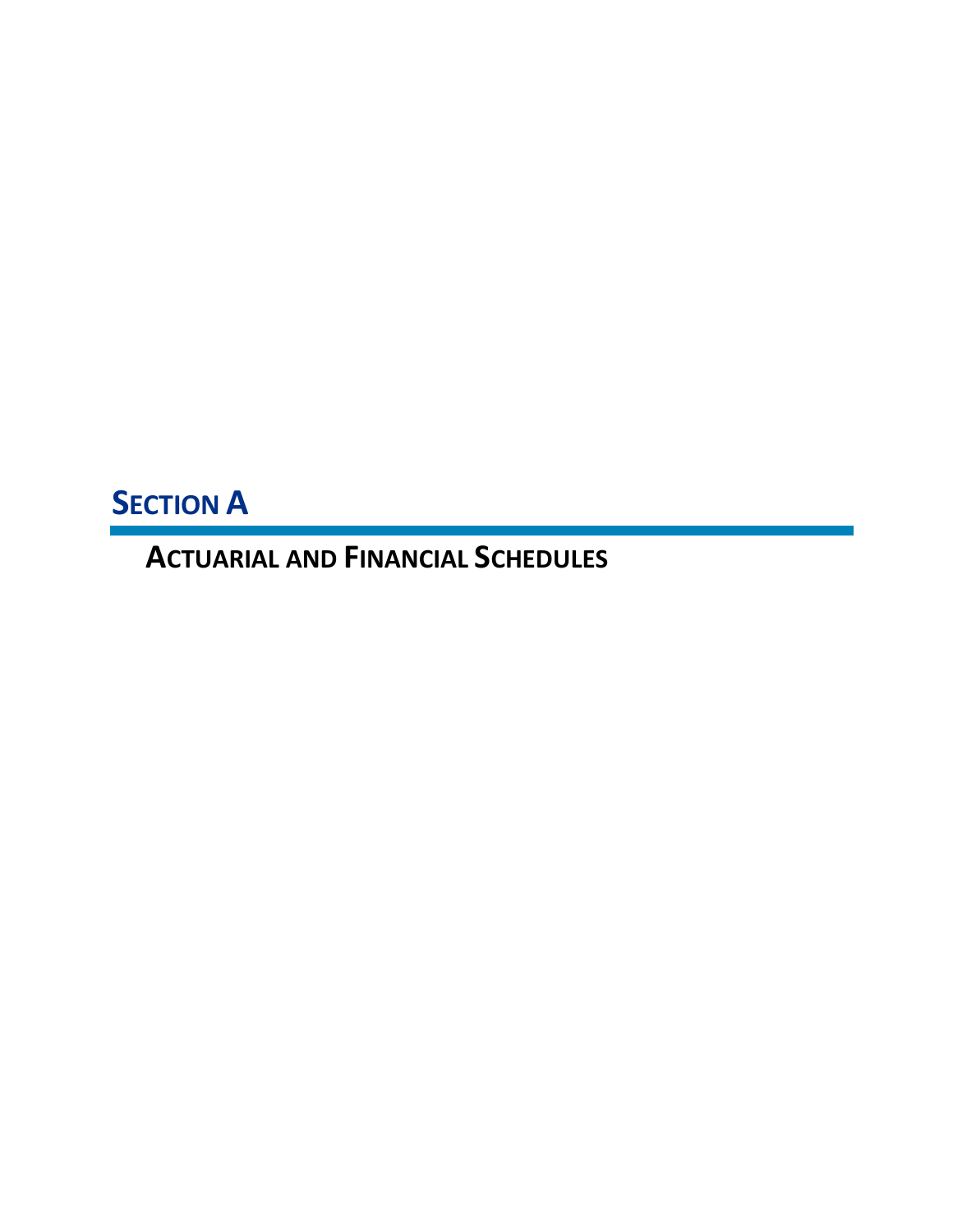## **Actuarial and Financial Schedules**

| Actuarial Valuation and Measurement Date, December 31,<br>Membership* | 2020          |
|-----------------------------------------------------------------------|---------------|
| Number of                                                             |               |
| - Inactive employees currently receiving benefits                     | 9             |
| - Inactive employees entitled to but not yet receiving benefits       | 1             |
| - Active employees                                                    | 22            |
| - Total                                                               | 32            |
| <b>Covered Payroll</b>                                                | \$<br>924,577 |
| <b>Changes in the Total OPEB Liability</b>                            |               |
| Total OPEB Liability - beginning of year                              | \$<br>66,068  |
| Changes for the year                                                  |               |
| Service Cost                                                          | 5,363         |
| Interest on Total OPEB Liability                                      | 1,879         |
| Changes of benefit terms including TMRS plan participation            | 0             |
| Differences between expected and actual experience                    | (4, 470)      |
| Changes in assumptions or other inputs                                | 7,926         |
| Benefit payments **                                                   | (832)         |
| Net changes                                                           | 9,866         |
| Total OPEB Liability – end of year                                    | 75,934        |
| <b>Total OPEB Liability as a Percentage of Covered Payroll</b>        | 8.21%         |

- \* Membership counts for inactive employees currently receiving or entitled to but not yet receiving benefits will differ from GASB 68 as they include only those eligible for a SDBF benefit (i.e. excludes beneficiaries, non-vested terminations due a refund, etc.).
- \*\*Due to the SDBF being considered an unfunded OPEB plan under GASB 75, benefit payments are treated as being equal to the employer's yearly contributions for retirees.

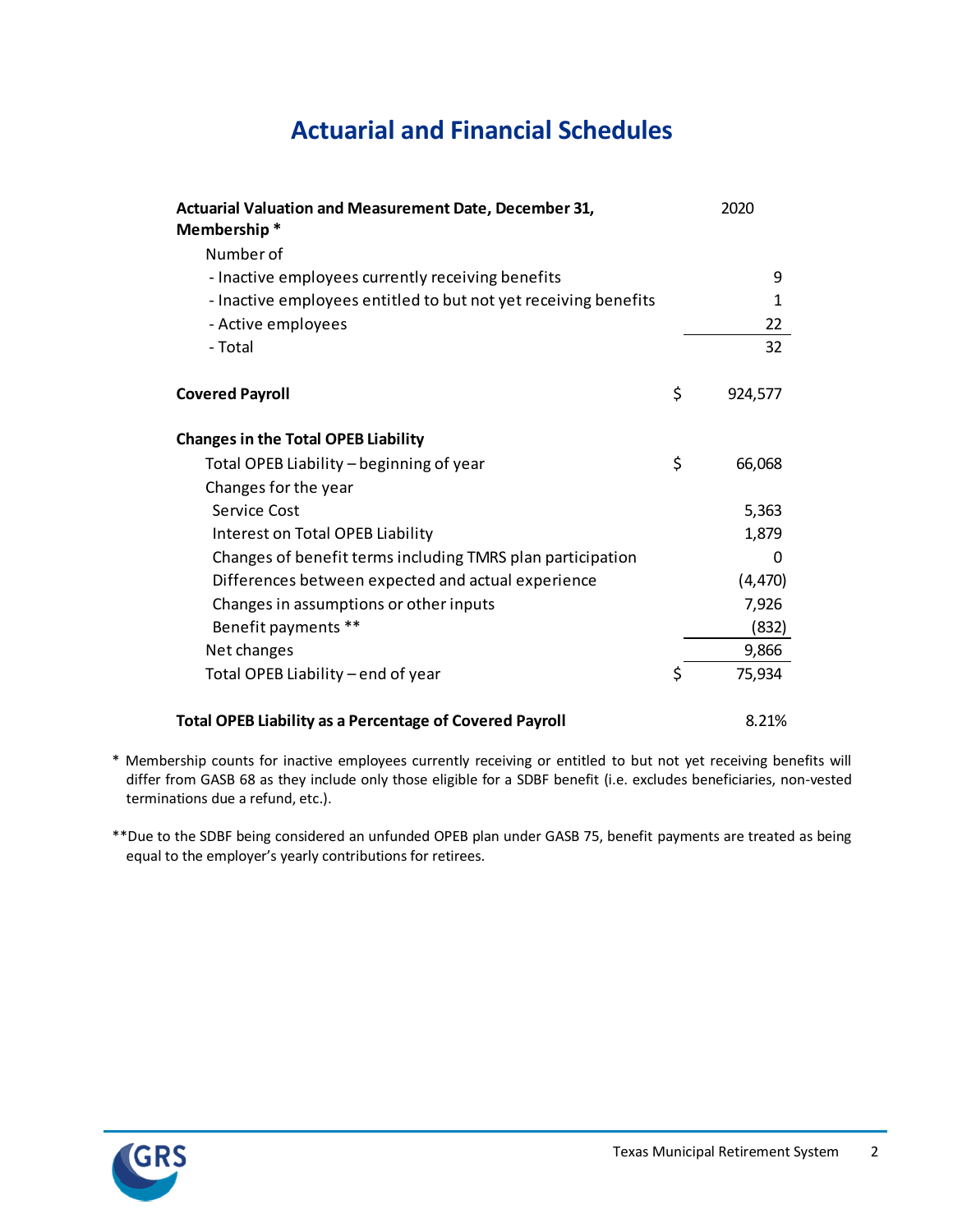## **Summary of Actuarial Assumptions:**

| Inflation                                | 2.50%                                                                                                                                                                                                                                                                                                                                                                                                                                                         |
|------------------------------------------|---------------------------------------------------------------------------------------------------------------------------------------------------------------------------------------------------------------------------------------------------------------------------------------------------------------------------------------------------------------------------------------------------------------------------------------------------------------|
| Salary increases                         | 3.50% to 11.50% including inflation                                                                                                                                                                                                                                                                                                                                                                                                                           |
| Discount rate*                           | 2.00%                                                                                                                                                                                                                                                                                                                                                                                                                                                         |
| Retirees' share of benefit-related costs | \$0                                                                                                                                                                                                                                                                                                                                                                                                                                                           |
| Administrative expenses                  | All administrative expenses are paid through the Pension Trust<br>and accounted for under reporting requirements of GASB<br>Statement No. 68.                                                                                                                                                                                                                                                                                                                 |
| Mortality rates - service retirees       | 2019 Municipal Retirees of Texas Mortality Tables. The rates are<br>projected on a fully generational basis with scale UMP.                                                                                                                                                                                                                                                                                                                                   |
| Mortality rates - disabled retirees      | 2019 Municipal Retirees of Texas Mortality Tables with a 4 year set-<br>forward for males and a 3 year set-forward for females. In<br>addition, a 3.5% and 3% minimum mortality rate will be applied to<br>reflect the impairment for younger members who become<br>disabled for males and females, respectively. The rates are<br>projected on a fully generational basis by Scale UMP to account for<br>future mortality improvements subject to the floor. |

\*The discount rate was based on the Fidelity Index's "20-Year Municipal GO AA Index" rate as of December 31, 2020.

Note: The actuarial assumptions used in the December 31, 2020 valuation were based on the results of an actuarial experience study for the period December 31, 2014 to December 31, 2018.

## **Sensitivity of the Total OPEB Liability to Changes in the Discount Rate:**

|                      | 1% Decrease | Current Discount Rate | 1% Increase |
|----------------------|-------------|-----------------------|-------------|
|                      | 1.00%       | 2.00%                 | 3.00%       |
| Total OPEB liability | S88.486     | \$75,934              | \$65,623    |

#### **OPEB Expense:**

| Service cost                                               | 5,363   |
|------------------------------------------------------------|---------|
| Interest on total OPEB liability                           | 1,879   |
| Changes in benefit terms including TMRS plan participation | 0       |
| Employer administrative costs                              | 0       |
| Recognition of deferred outflows/inflows of resources:     |         |
| Differences between expected and actual experience         | (1,793) |
| Changes in assumptions or other inputs <sup>1</sup>        | 3,022   |
| <b>Total OPEB expense</b>                                  | 8.471   |

1. Generally, this will only be the annual change in the municipal bond index rate.

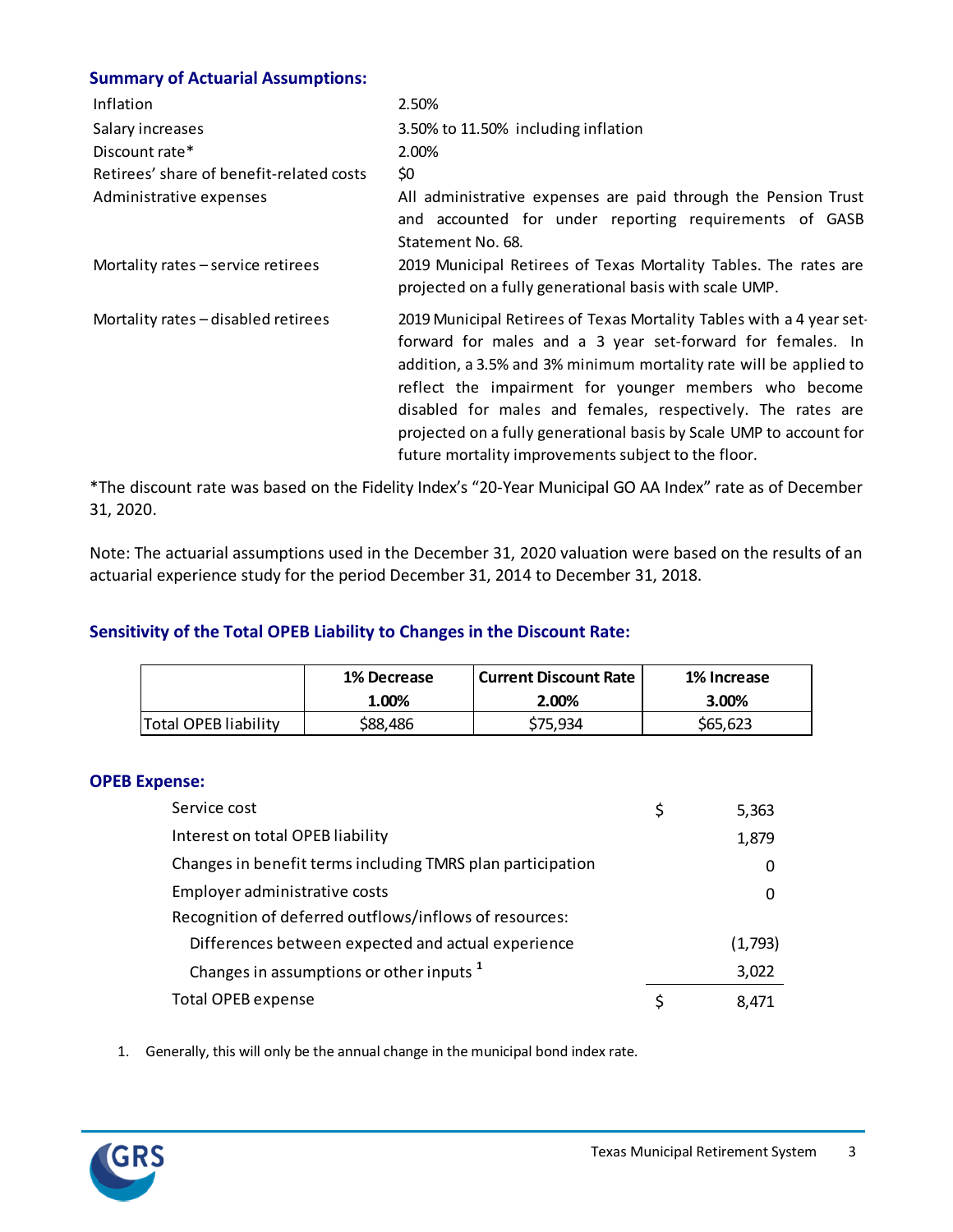## **Deferred (Inflows)/Outflows of Resources:**

|                                                                        | <b>Deferred (Inflows)</b> |          | <b>Deferred Outflows</b> |                   |  |  |
|------------------------------------------------------------------------|---------------------------|----------|--------------------------|-------------------|--|--|
|                                                                        | of Resources              |          | of Resources             |                   |  |  |
| Differences between expected and actual experience                     |                           | (7, 549) |                          |                   |  |  |
| Changes in assumptions and other inputs                                |                           |          |                          | 12,328            |  |  |
| Contributions made subsequent to measurement date                      | N/A                       |          |                          | [CITY TO PROVIDE] |  |  |
| Total (excluding contributions made subsequent to<br>measurement date) |                           | (7, 549) |                          | 12.328            |  |  |

Note: The City shall include contributions made subsequent to the measurement date through the City's fiscal year end as deferred outflows of resources. Please see page 7 for retiree rates and a description of the calculation.

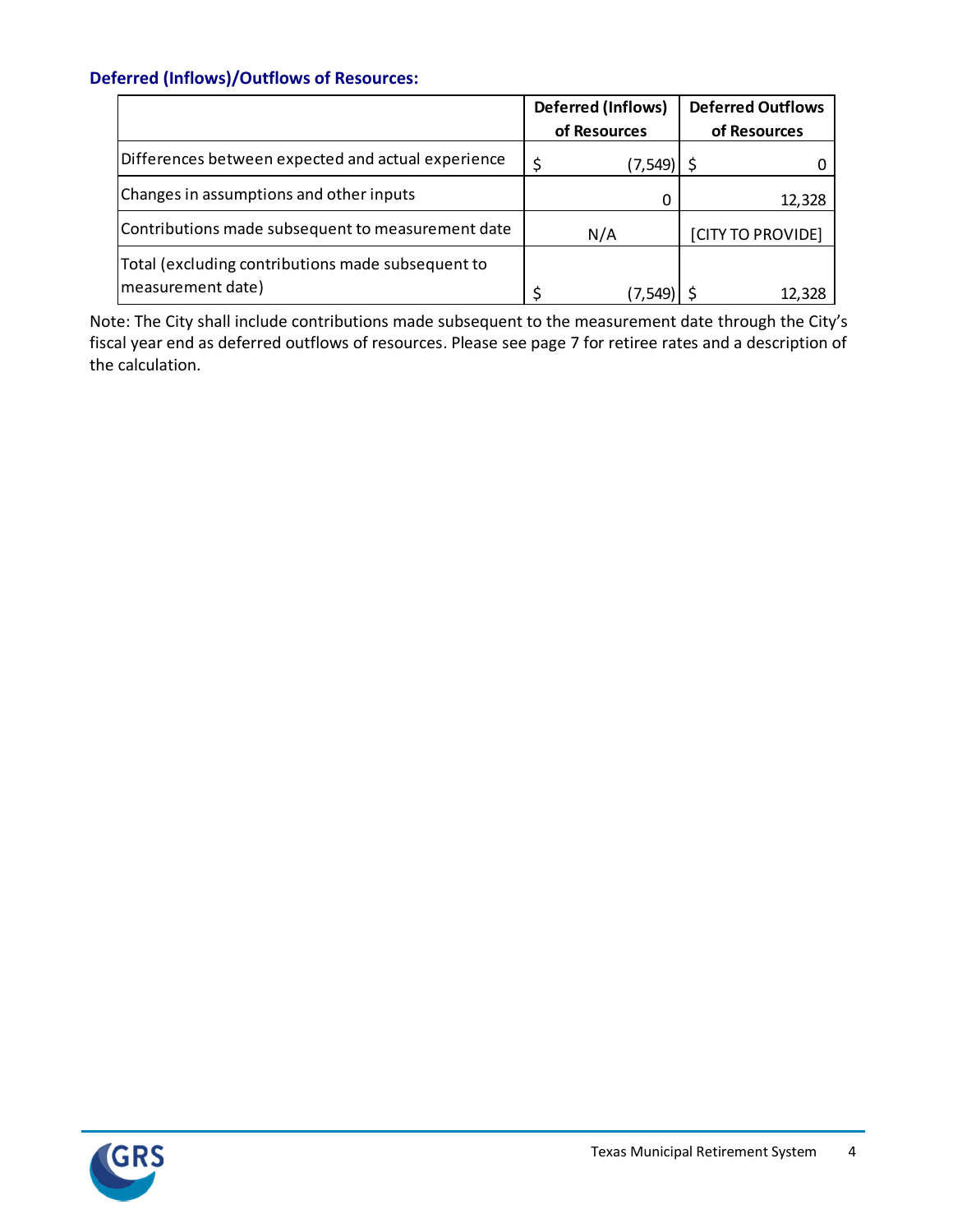## **Schedule of Outflows and Inflows – Current and future expense**

|                                                                                          | Recognition              |                            | 2020                       |                                       |                    |  |  |
|------------------------------------------------------------------------------------------|--------------------------|----------------------------|----------------------------|---------------------------------------|--------------------|--|--|
|                                                                                          | Period (or               | Total (Inflow)             | Recognized                 | Deferred                              |                    |  |  |
|                                                                                          | amortization<br>years) * | or Outflow of<br>Resources | in current OPEB<br>expense | (Inflow)/Outflow in<br>future expense |                    |  |  |
| <b>Due to Liabilities:</b>                                                               |                          |                            |                            |                                       |                    |  |  |
| Difference in expected                                                                   |                          |                            |                            |                                       |                    |  |  |
| and actual experience                                                                    | 5.6300                   | \$<br>(4, 470)             | \$<br>(794)                | \$                                    | (3,676)            |  |  |
| [actuarial (gains) or losses]                                                            |                          |                            |                            |                                       |                    |  |  |
| Change in assumptions                                                                    | 5.6300                   | 7,926                      | 1,408                      | \$                                    | 6,518              |  |  |
| [actuarial (gains) or losses]                                                            |                          |                            |                            |                                       |                    |  |  |
| Contributions made subsequent<br>to measurement date                                     |                          | [Provided by City]         | [Provided by City]         |                                       | [Provided by City] |  |  |
| Total (excluding city provided<br>contributions made subsequent<br>to measurement date): |                          |                            |                            | \$                                    | 2,842              |  |  |

**Deferred Outflows and Deferred Inflows of Resources, by year, to be recognized in future OPEB expense (excluding city-provided contributions made subsequent to the measurement date):**

| Net Deferred Outflows/<br>(Inflows) of Resources |
|--------------------------------------------------|
|                                                  |
| 1,229                                            |
| 1,229                                            |
| 1,065                                            |
| 870                                              |
| 386                                              |
| 0                                                |
| 79<br>4,7                                        |
|                                                  |

\* The recognition period for liability (gains) or losses may differ from GASB 68 reporting due to differences in the covered inactive populations

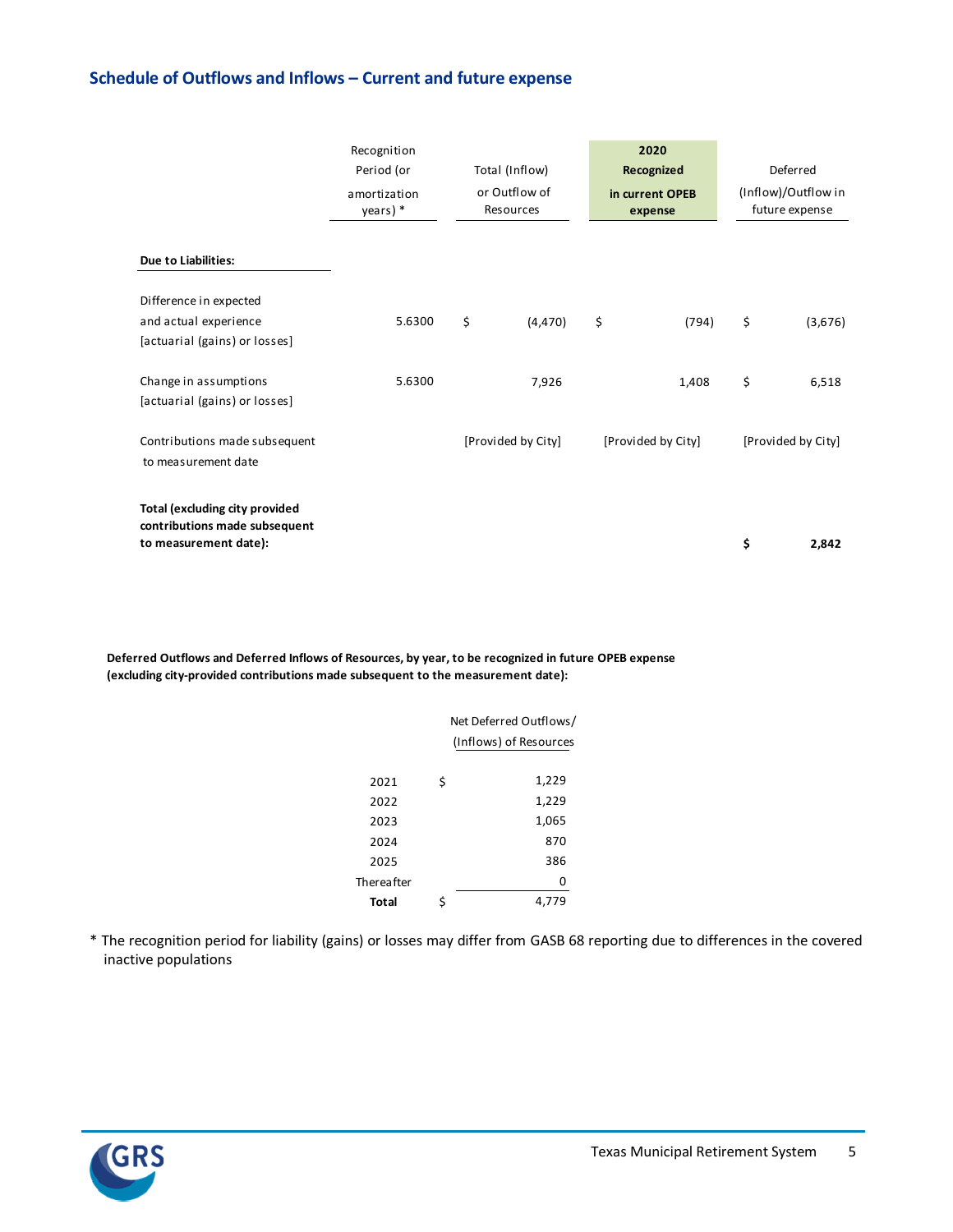## **Amortization Schedule - Deferred (Inflows)/Outflows of Resources**

|      | Remaining                                     | Total         |              |    |            |               |                    |                  |              |            |     |            |
|------|-----------------------------------------------|---------------|--------------|----|------------|---------------|--------------------|------------------|--------------|------------|-----|------------|
|      | Recognition                                   | Remaining     |              |    |            |               |                    | Measurement Year |              |            |     |            |
|      | period (or                                    | (Inflow)      |              |    |            |               |                    |                  |              |            |     |            |
|      | amortization                                  | or Outflow of |              |    |            |               |                    |                  |              |            |     |            |
|      | years)                                        | Resources     |              |    | 2020       | 2021          | 2022               | 2023             | 2024         | 2025       |     | Thereafter |
|      | <b>Due to Liabilities:</b>                    |               |              |    |            |               |                    |                  |              |            |     |            |
|      | difference in experiences (inflows) /outflows |               |              |    |            |               |                    |                  |              |            |     |            |
| 2020 | 5.6300                                        | \$            | $(4,470)$ \$ |    | $(794)$ \$ | $(794)$ \$    | $(794)$ \$         | $(794)$ \$       | $(794)$ \$   | $(500)$ \$ |     | 0          |
| 2019 | 4.9400                                        | (3, 717)      |              |    | (753)      | (753)         | (753)              | (753)            | (705)        | 0          |     | 0          |
| 2018 | 4.6900                                        | (1, 155)      |              |    | (246)      | (246)         | (246)              | (246)            | (171)        | 0          |     | 0          |
|      |                                               |               | Total        | Ŝ. | (1, 793)   | \$<br>(1,793) | \$<br>$(1,793)$ \$ | $(1,793)$ \$     | $(1,670)$ \$ | $(500)$ \$ |     | 0          |
|      | change in assumptions (inflows) /outflows     |               |              |    |            |               |                    |                  |              |            |     |            |
| 2020 | 5.6300                                        | -\$           | 7,926        | \$ | 1,408      | \$<br>1,408   | \$<br>1,408        | \$<br>1,408      | \$<br>1,408  | \$<br>886  | -\$ | 0          |
| 2019 | 4.9400                                        |               | 7,736        |    | 1,566      | 1,566         | 1,566              | 1,566            | 1,472        | 0          |     | 0          |
| 2018 | 4.6900                                        |               | (2, 296)     |    | (489)      | (489)         | (489)              | (489)            | (340)        | 0          |     | 0          |
| 2017 | 3.6900                                        |               | 1,984        |    | 537        | 537           | 537                | 373              | 0            | 0          |     | 0          |
|      |                                               |               | Total        | \$ | 3,022      | \$<br>3,022   | \$<br>3,022        | \$<br>2,858      | \$<br>2,540  | \$<br>886  | \$  | 0          |



.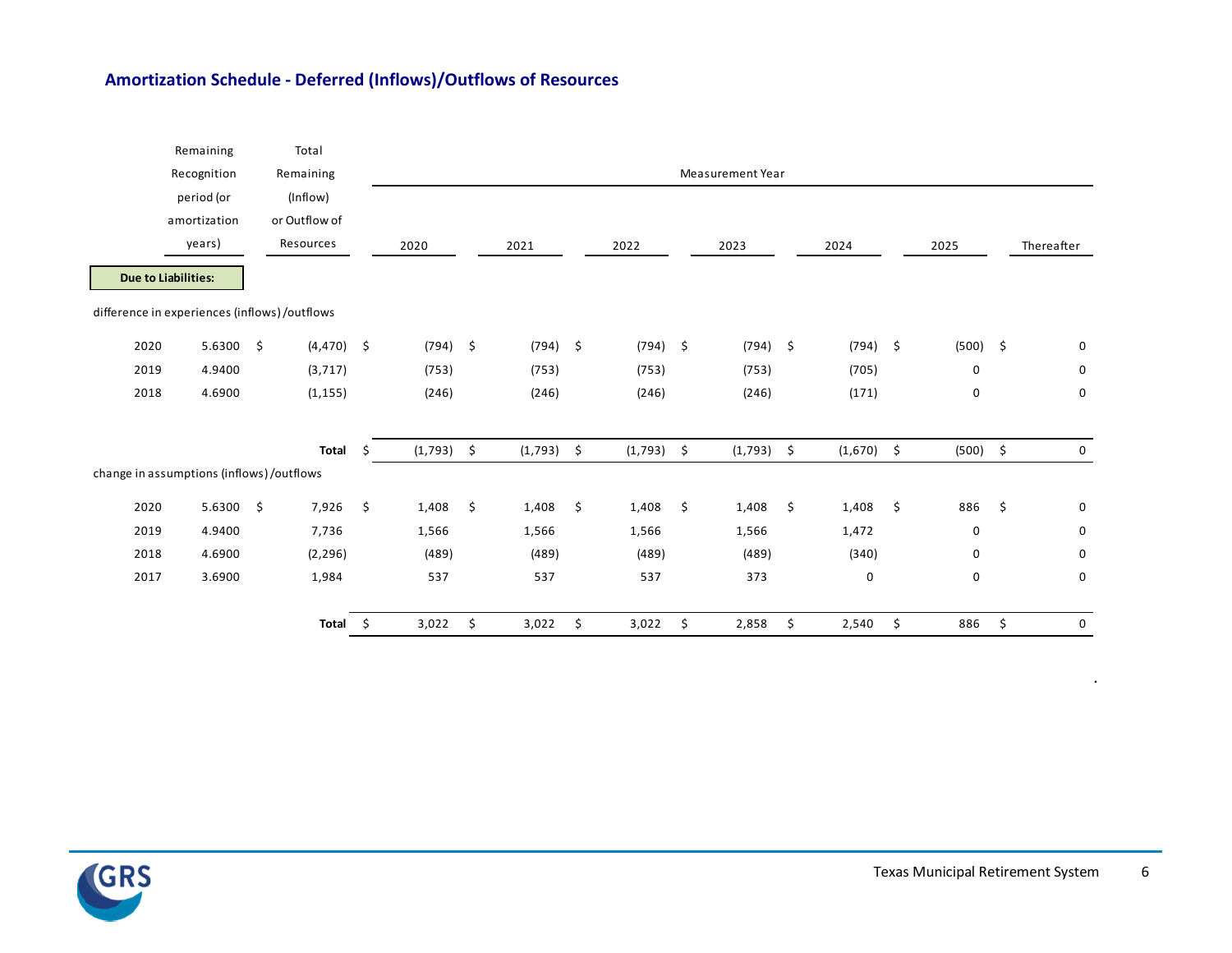| Plan/Calendar | <b>Total SDB</b>           | <b>Retiree Portion of SDB</b> |
|---------------|----------------------------|-------------------------------|
| Year          | <b>Contribution (Rate)</b> | <b>Contribution (Rate)</b>    |
| 2021          | 0.43%                      | 0.27%                         |
| 2020          | 0.31%                      | 0.09%                         |
| 2019          | 0.28%                      | 0.09%                         |
| 2018          | 0.26%                      | 0.08%                         |
| 2017          | 0.25%                      | 0.09%                         |

## **Schedule of Contributions - (Retiree-only portion of the rate, for OPEB):**

Note 1: Due to the SDBF being considered an unfunded OPEB plan, benefit payments are treated as being equal to the employer's yearly contributions for retirees.

Note 2: In order to determine the retiree portion of the City's Supplemental Death Benefit Plan contributions (that which is considered OPEB), the City should perform the following calculation: Total covered payroll \* Retiree Portion of SDB Contribution (Rate)

Consideration should be given to the time period of contributions incurred (i.e., City's fiscal year versus calendar year) to ensure the proper contribution rate is utilized in the above calculation.

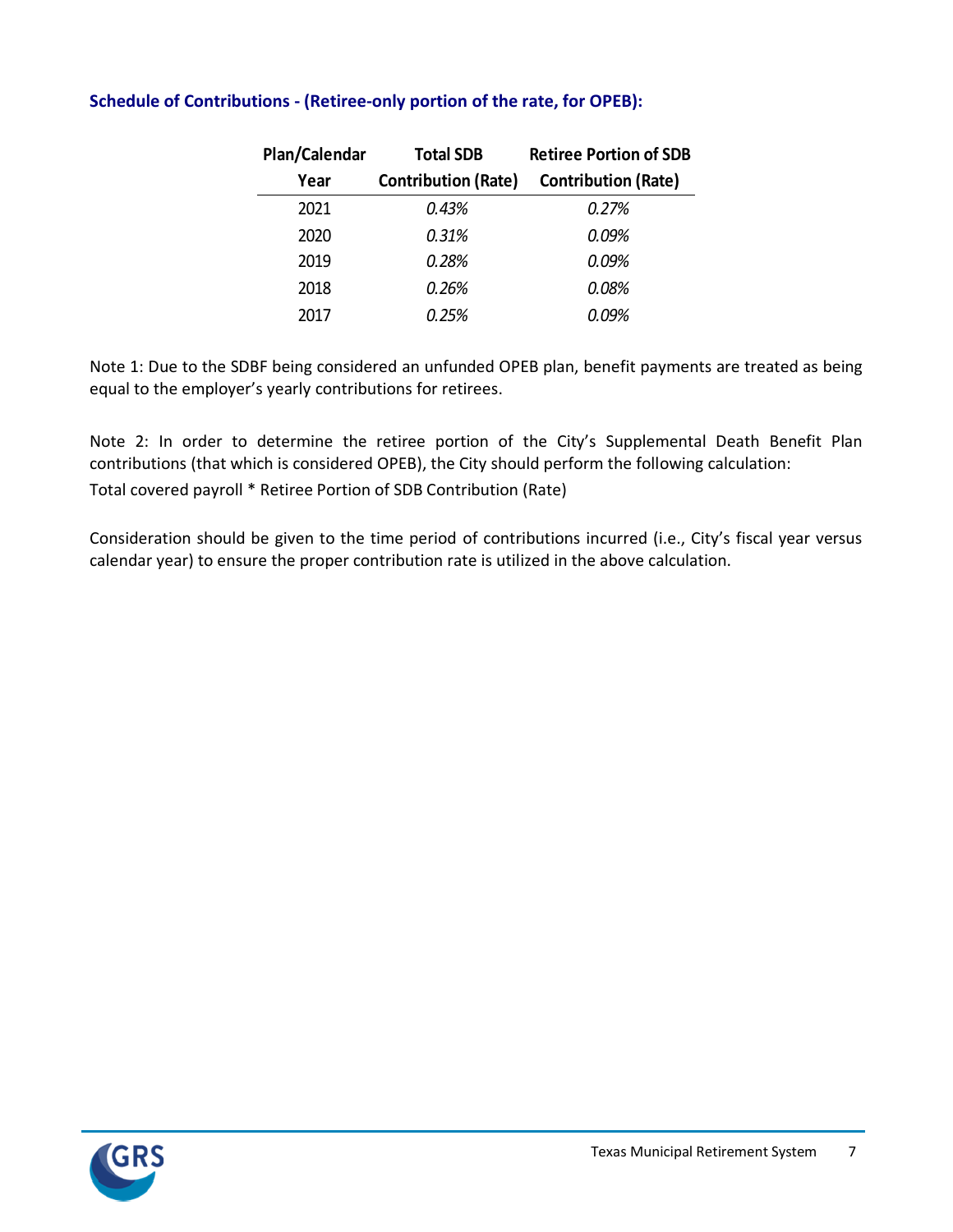**SECTION B**

**IMPLEMENTING AND REPORTING YOUR OPEB AMOUNTS**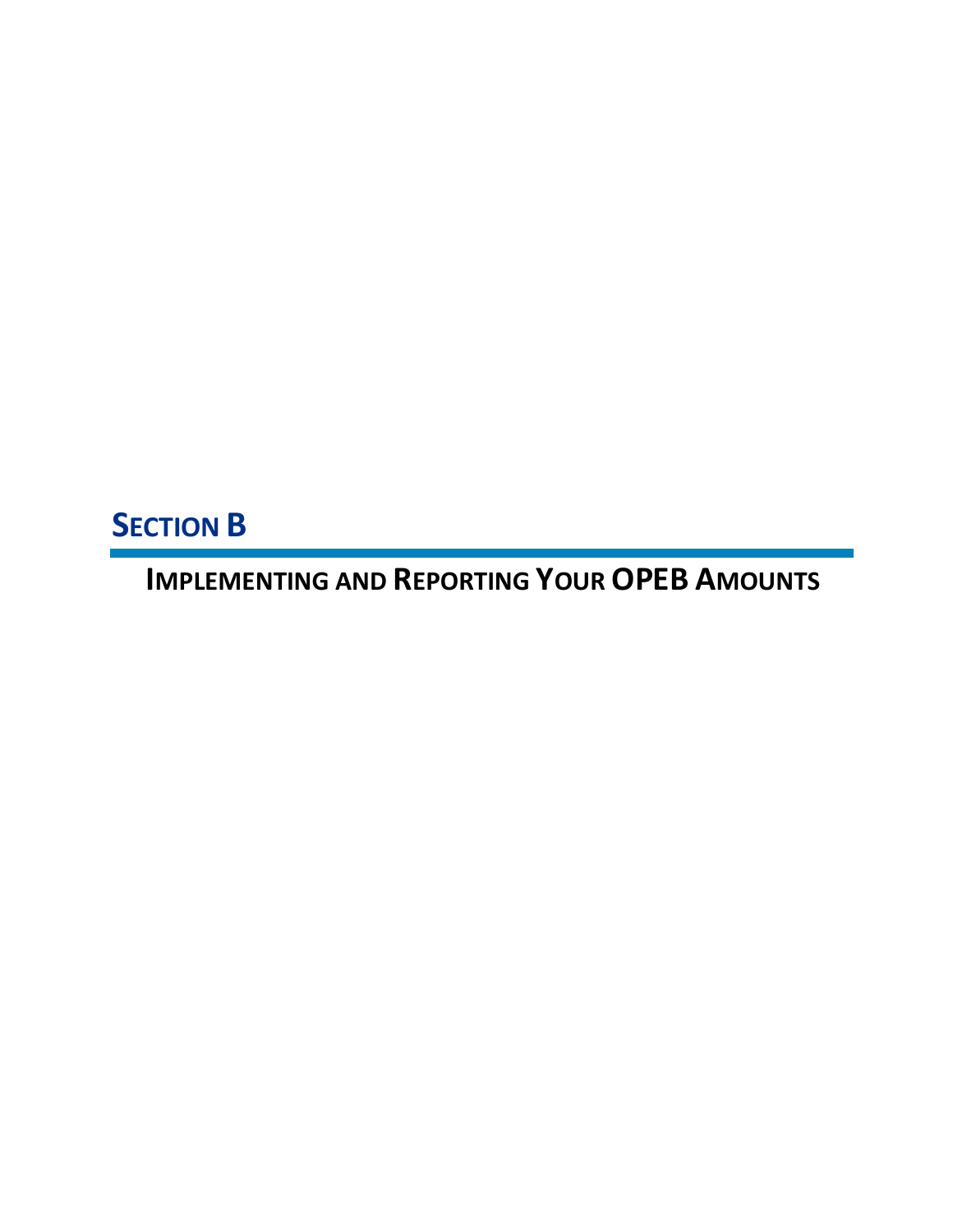## **Implementing and Reporting Your OPEB Amounts**

#### *Benefit Plan Description*

Texas Municipal Retirement System (TMRS) administers an optional death benefit plan, the Supplemental Death Benefits Fund (SDBF), which operates like a group-term life insurance plan. This is a voluntary program in which participating member cities may elect, by ordinance, to provide supplemental death benefits for their active Members with optional coverage for their retirees. The death benefit for active Members provides a lump-sum payment approximately equal to the Member's annual salary (calculated based on the Member's actual earnings for the 12-month period preceding the month of death). The death benefit for retirees is considered an other postemployment benefit (OPEB) and is a fixed amount of \$7,500. As the SDBF covers both active and retiree participants with no segregation of assets, the SDBF is considered to be an unfunded OPEB plan (i.e. no assets are accumulated).

The participating city contributes to the SDBF at a contractually required rate as determined by an annual actuarial valuation. The rate is based on the mortality and service experience of all employees covered by the SDBF and the demographics specific to the workforce of the city. The funding policy for the SDBF program is to assure that adequate resources are available to meet all death benefit payments for the upcoming year. As such, contributions fund the covered active Member and retiree deaths on a pay-as-you-go basis.

#### *Summary*

This reporting package contains data specific to your city (employer), to assist you in complying with the reporting and disclosure requirements of Governmental Accounting Standards Board (GASB) Statement No. 75, Accounting and Financial Reporting for Postemployment Benefits Other Than Pensions (GASB 75). GASB 75 establishes standards for OPEB accounting and financial reporting for your city as a participating city (employer) of the SDBF, **with retiree coverage**, and is effective for fiscal years beginning after June 15, 2017.

Under GASB 75, the employer must report the total OPEB liability, OPEB expense and related deferred inflows and outflows of resources associated with providing OPEB benefits to their employees (and retirees) in their basic financial statements as well as note disclosures and related Required Supplementary Information. The purpose of this reporting package is to provide the employer with the actuarially calculated OPEB amounts and disclosures in a format that complies with all GASB requirements and facilitates the auditing of those numbers.

#### *Financial Accounting for OPEB*

GASB 75 requires employers to recognize the total OPEB liability and the OPEB expense on their financial statements. The OPEB expense recognized each fiscal year is equal to the change in the total OPEB liability from the beginning of the year to the end of the year, adjusted for deferred recognition of certain changes in the liability.

For employers first reporting under GASB 75 for fiscal year 2021, the employer should make a prior period adjustment for the total OPEB liability as of the 12/31/2019 measurement date (provided), and record a deferred outflow of resources for contributions recorded by the city (retiree portion of SDB rate only) from December 31, 2019 to its prior fiscal year end. TMRS has elected to not calculate other deferrals as of the December 31, 2019 measurement date.

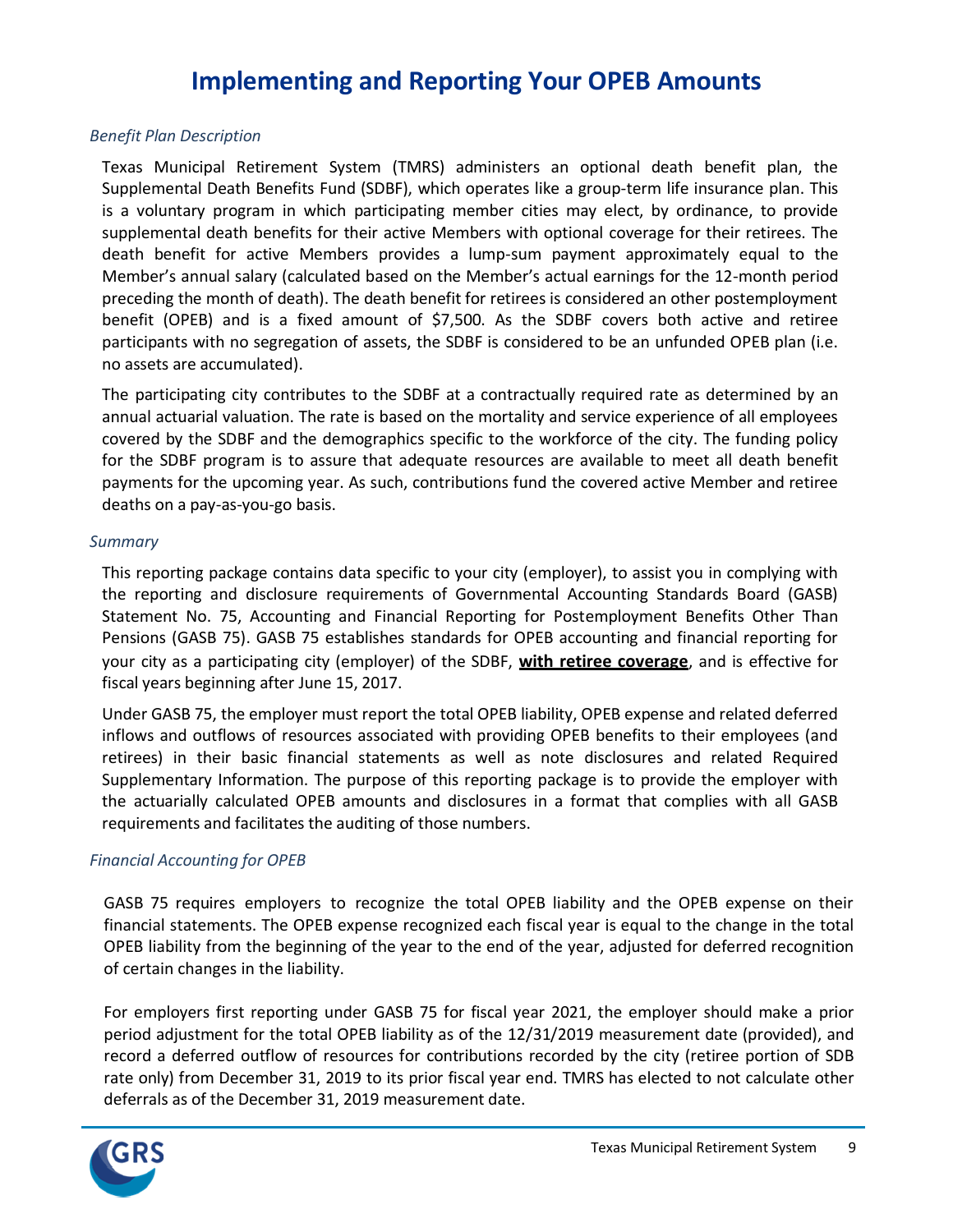In each year after implementation, the employer will need to record the OPEB amounts for the year by:

- a. Recording the total OPEB Liability and related deferred inflows and outflows of resources on the Statement of Net Position and
- b. Recording OPEB expense in the Statement of Changes in Net Position, by:
	- (1) Eliminating the expense for the retiree portion of total Supplemental Death Benefit contributions made and recorded per the city's general ledger;
	- (2) Reflecting the change in the Total OPEB Liability from the beginning of the period to the end of the period;
	- (3) Recording current year deferral amounts for expected versus actual experience, current year changes in assumption(s) and contributions made after the measurement date to the city's fiscal year end; and
	- (4) Amortizing any existing deferred inflows and outflows of resources from the previous year.

## *Disclosures for OPEB*

GASB 75 requires the notes of the employer's financial statements to disclose the total OPEB expense, changes in the total OPEB liability, and deferred outflows of resources and inflows of resources related to OPEB.

In addition, GASB 75, paragraphs 165-169 require the notes to the financial statements for the employers to include such items as (list may not be all inclusive):

- The name of the OPEB plan, identification of the entity that administers the OPEB plan, and identification of the OPEB plan as a single-employer or multiple-employer defined benefit plan
- A brief description of the benefit terms and the number of employees covered
- The fact that there are no assets accumulated in a trust that meets the criteria in paragraph 4 of GASB 75.
- Significant assumptions and other inputs used to measure the total OPEB liability as well as the dates of experience studies on which significant assumptions are based
- Measurement date of the total OPEB liability (date of the actuarial valuation)
- Schedule of changes in the total OPEB liability
- The amount of OPEB expense recognized by the employer in the reporting period
- The employer's balances of deferred outflows of resources and deferred inflows of resources related to OPEB
- A schedule presenting the following:
	- $\triangleright$  For each of the subsequent five years, and in the aggregate thereafter, the net amount of the employer's balances of deferred outflows of resources and deferred inflows of resources that will be recognized in the employer's OPEB expense.

See the TMRS GASB 75 Employer Reporting Guide for more specific information regarding the information required in the notes to the financial statements.

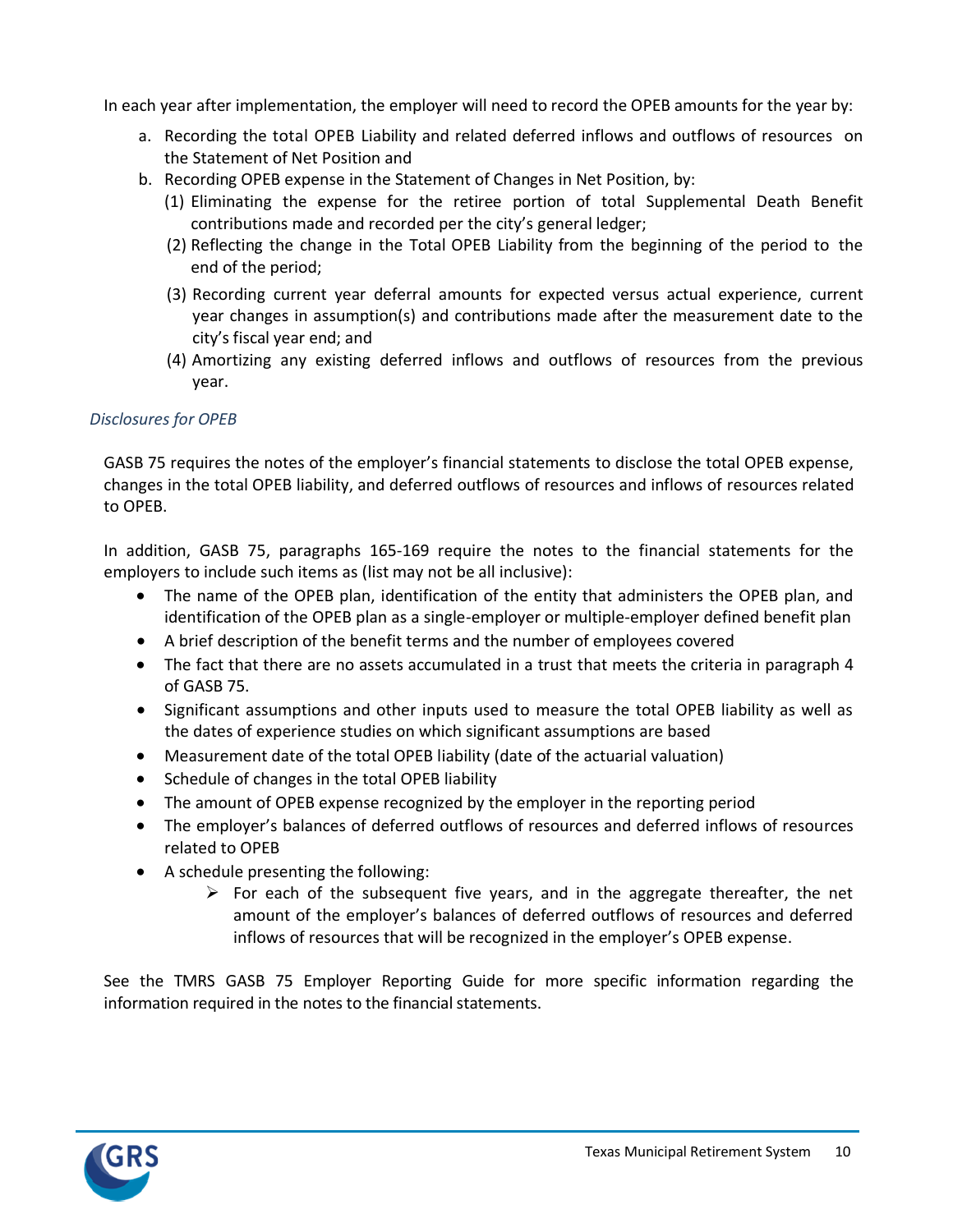### *Required Supplementary Information for OPEB*

The financial statements of employers should also include required supplementary information showing the 10-year fiscal history (built prospectively, as the information becomes available) of:

- Changes in the total OPEB liability (as of the measurement date)
- Total OPEB liability
- Covered payroll
- Total OPEB liability as a percentage of covered payroll
- Notes to required supplementary information to include:
	- $\triangleright$  The fact that no assets are accumulated in a trust that meets the criteria in paragraph 4 of GASB 75 to pay related benefits
	- $\triangleright$  Factors that significantly affect trends in the amounts reported

#### *Timing of the Valuation*

For the employer's financial reporting purposes, the total OPEB liability and OPEB expense should be measured as of the employer's "measurement date" which may not be earlier than the employer's prior fiscal year-end date and no later than the end of the employer's current fiscal year, consistently applied from period to period. If the actuarial valuation used to determine the total OPEB liability is not calculated as of the measurement date, the total OPEB liability is required to be rolled forward from the actuarial valuation date to the measurement date.

The total OPEB liability shown in this report is based on an actuarial valuation performed as of December 31, 2020 and a measurement date of December 31, 2020; as such, no roll-forward is required.

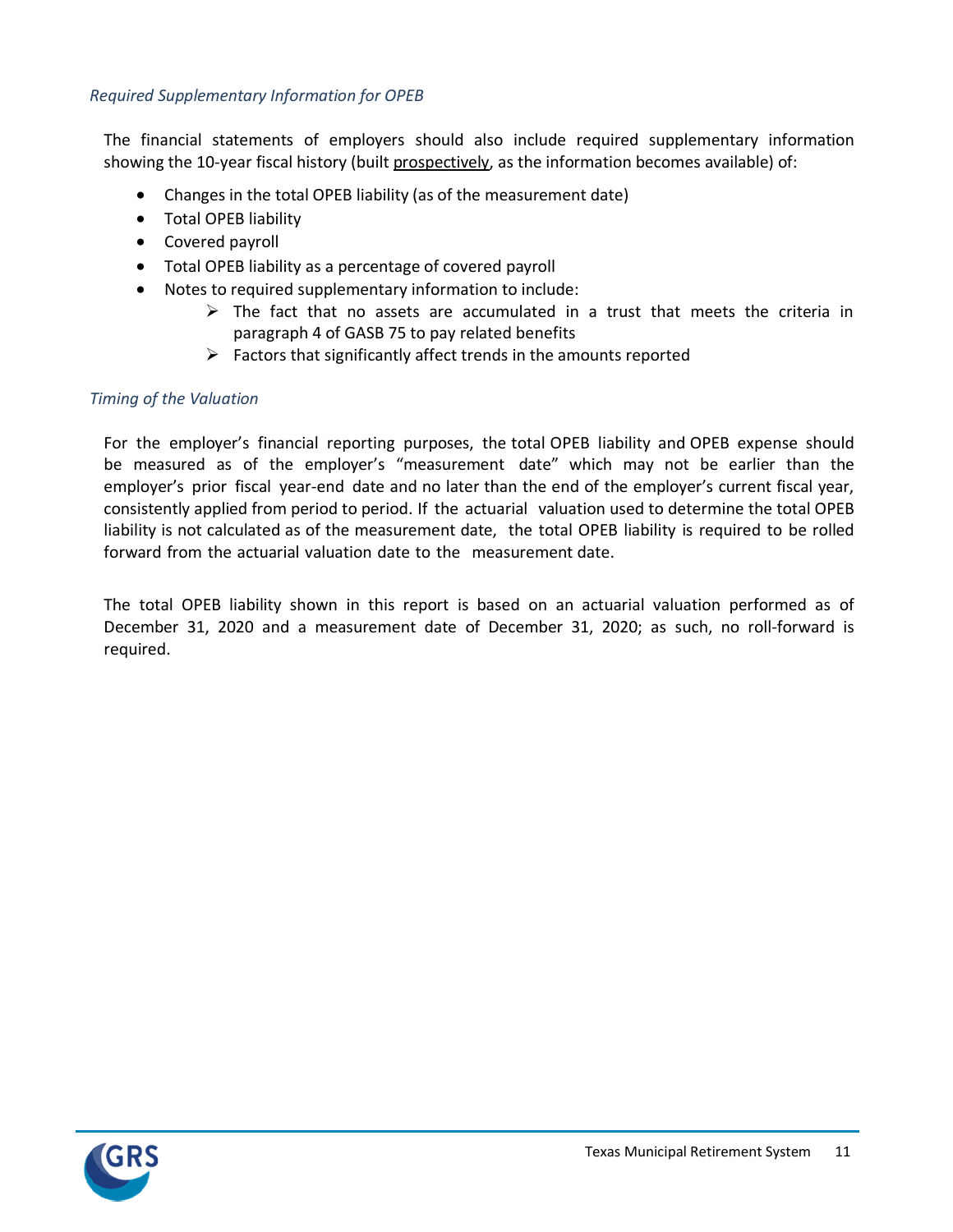**SECTION C**

**ACTUARIAL ASSUMPTIONS**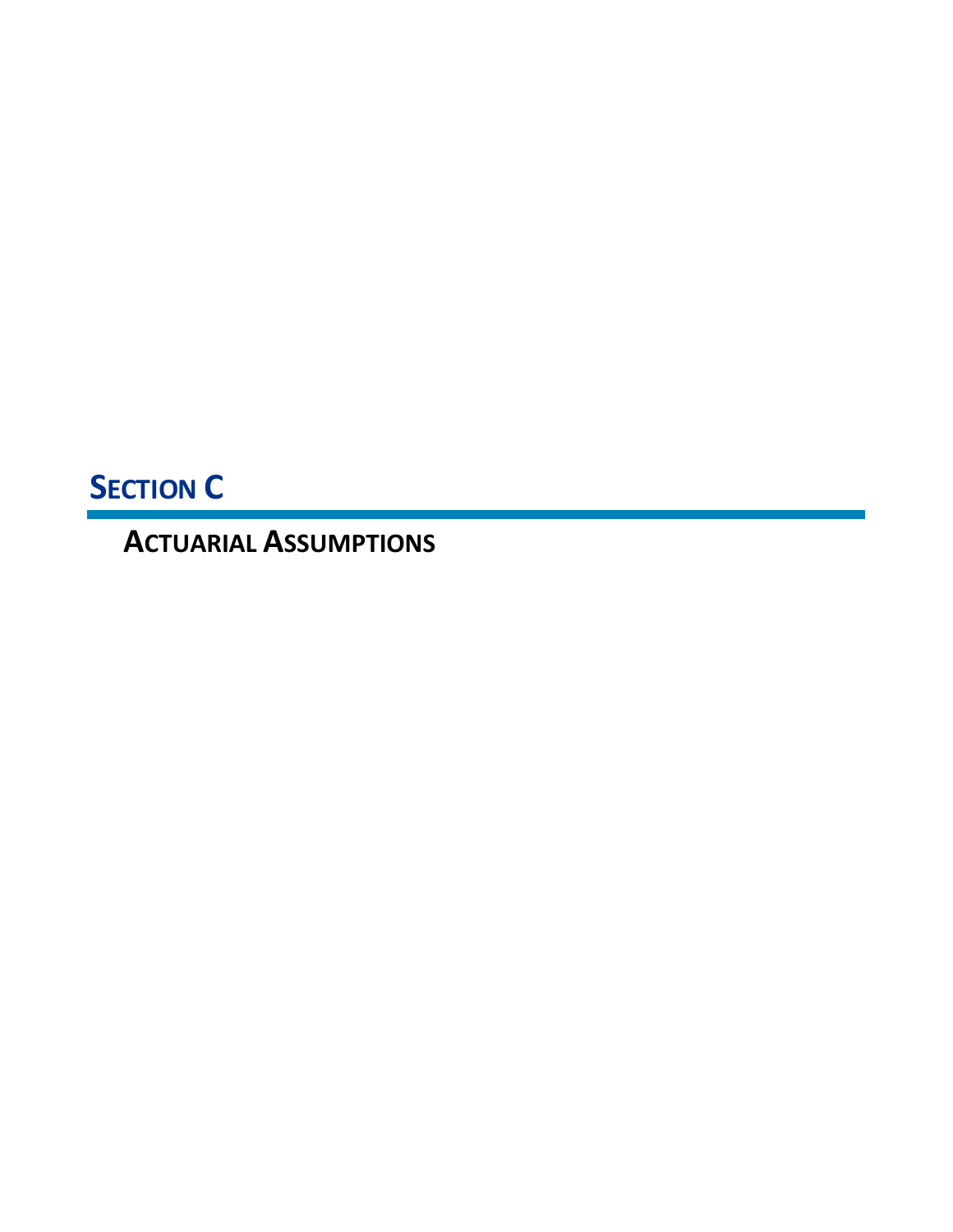## **Actuarial Assumptions**

These actuarial assumptions were developed primarily from the actuarial investigation of the experience of TMRS over the period from December 31, 2014 to December 31, 2018. They were adopted in 2019 and first used in the December 31, 2019 actuarial valuation.

## *I. Economic Assumptions*

- A. General Inflation General Inflation is assumed to be 2.50% per year.
- B. Discount Rates Because the Supplemental Death Benefits Fund is considered an unfunded trust under GASB Statement No. 75, the relevant discount rate for calculating the Total OPEB Liability is based on the Fidelity Index's "20-Year Municipal GO AA Index" rate as of the measurement date.
- C. Individual Salary Increases Salary increases are assumed to occur once a year, on January 1. Therefore, the pay used for the period year following the valuation date is equal to the reported pay for the prior year, increased by the salary increase assumption. Salaries are assumed to increase by the following graduated service-based scale.

| Years of       |          |
|----------------|----------|
| Service        | Rate (%) |
| 1              | 11.50%   |
| $\overline{2}$ | 7.25%    |
| 3              | 6.75%    |
| 4              | 6.25%    |
| 5              | 6.00%    |
| 6              | 5.75%    |
| 7              | 5.50%    |
| 8              | 5.25%    |
| 9              | 5.00%    |
| 10             | 4.75%    |
| 11-12          | 4.50%    |
| 13-15          | 4.25%    |
| 16-20          | 4.00%    |
| 21-24          | 3.75%    |
| $25 +$         | 3.50%    |
|                |          |

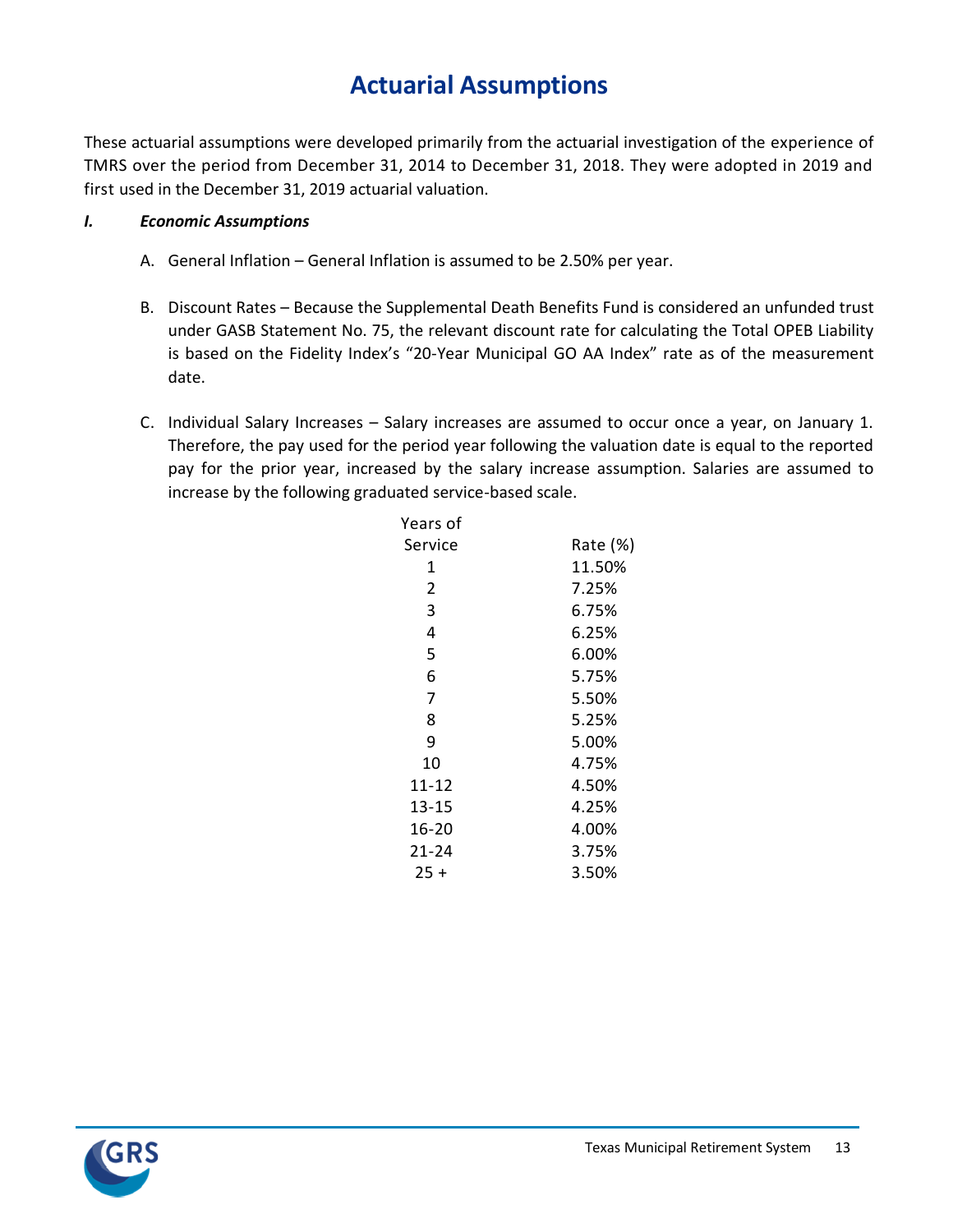#### *II. Demographic Assumptions*

### A. Termination Rates

1. For the first 10 years of service, the base table rates vary by gender, entry age, and length of service. For City of Troup the base table is then multiplied by a factor of 115.0% based on the experience of the city in comparison to the group as a whole. A further multiplier is applied depending on an employee's classification: 1) Fire – 68%, 2) Police – 86%, or 3) Other – 108%. A sample of the base rates follows:

#### Males

|     |   |               |               |   | Service |   |   |                                                         |   |
|-----|---|---------------|---------------|---|---------|---|---|---------------------------------------------------------|---|
| Age | 0 |               | $\mathcal{P}$ | 3 | 4       | 5 | 6 | 8                                                       | 9 |
| 20  |   | 0.3079 0.2766 |               |   |         |   |   | 0.2305 0.2037 0.1951 0.1764 0.1612 0.1311 0.1078 0.0860 |   |
| 25  |   | 0.2798 0.2393 |               |   |         |   |   | 0.1911 0.1638 0.1507 0.1336 0.1210 0.1060 0.0976 0.0798 |   |
| 30  |   | 0.2585 0.2163 |               |   |         |   |   | 0.1697 0.1395 0.1138 0.1052 0.0945 0.0817 0.0785 0.0655 |   |
| 35  |   | 0.2642 0.2183 |               |   |         |   |   | 0.1663 0.1334 0.1107 0.1048 0.0894 0.0758 0.0655 0.0598 |   |
| 40  |   | 0.2602 0.2172 |               |   |         |   |   | 0.1647 0.1279 0.1103 0.0994 0.0849 0.0749 0.0633 0.0608 |   |
| 45  |   | 0.2392 0.2040 |               |   |         |   |   | 0.1640 0.1287 0.1110 0.0976 0.0857 0.0750 0.0638 0.0607 |   |
| 50  |   | 0.2191 0.1825 |               |   |         |   |   | 0.1489 0.1211 0.1072 0.0935 0.0851 0.0755 0.0636 0.0609 |   |
| 55  |   | 0.2112 0.1759 |               |   |         |   |   | 0.1334 0.1132 0.0908 0.0911 0.0813 0.0719 0.0643 0.0591 |   |
| 60  |   | 0.2108 0.1626 |               |   |         |   |   | 0.1298 0.1118 0.0833 0.0915 0.0794 0.0721 0.0602 0.0579 |   |
| 65  |   | 0.2109 0.1542 |               |   |         |   |   | 0.1305 0.1121 0.0847 0.0914 0.0798 0.0738 0.0577 0.0581 |   |
| 70  |   | 0.2109 0.1557 |               |   |         |   |   | 0.1304 0.1121 0.0845 0.0914 0.0797 0.0735 0.0581 0.0581 |   |

#### Females

|     |   |                                                                       |                                                                        |   | Service |    |   |                                                         |   |
|-----|---|-----------------------------------------------------------------------|------------------------------------------------------------------------|---|---------|----|---|---------------------------------------------------------|---|
| Age | 0 | 1                                                                     | $\mathcal{L}$                                                          | 3 | 4       | 5. | 6 | 8                                                       | 9 |
| 20  |   | 0.3080 0.2836 0.2258 0.2132 0.2030 0.2054 0.1561 0.1565 0.1590 0.1600 |                                                                        |   |         |    |   |                                                         |   |
| 25  |   | 0.2828 0.2449                                                         |                                                                        |   |         |    |   | 0.2101 0.1995 0.1739 0.1690 0.1392 0.1375 0.1206 0.1144 |   |
| 30  |   | 0.2617 0.2224                                                         |                                                                        |   |         |    |   | 0.1981 0.1791 0.1369 0.1370 0.1297 0.1145 0.0989 0.0817 |   |
| 35  |   | 0.2464 0.2153 0.1834 0.1462 0.1294 0.1258 0.1130 0.1103 0.1016 0.0782 |                                                                        |   |         |    |   |                                                         |   |
| 40  |   | 0.2281 0.2026 0.1641 0.1365 0.1316 0.1115 0.1040 0.0940 0.0847 0.0745 |                                                                        |   |         |    |   |                                                         |   |
| 45  |   | 0.2227 0.1884 0.1450 0.1359 0.1072 0.1034 0.0909 0.0797 0.0717 0.0737 |                                                                        |   |         |    |   |                                                         |   |
| 50  |   | 0.2238 0.1823 0.1369 0.1249 0.0901 0.0896 0.0837 0.0735 0.0686 0.0628 |                                                                        |   |         |    |   |                                                         |   |
| 55  |   | 0.2236 0.1766 0.1372 0.1218 0.0848 0.0819 0.0725 0.0717 0.0696 0.0560 |                                                                        |   |         |    |   |                                                         |   |
| 60  |   | 0.2236 0.1548 0.1372 0.1191 0.0811 0.0856 0.0656 0.0649 0.0436 0.0386 |                                                                        |   |         |    |   |                                                         |   |
| 65  |   | 0.2236 0.1454 0.1372 0.1169 0.0813 0.0871 0.0678 0.0603 0.0281 0.0285 |                                                                        |   |         |    |   |                                                         |   |
| 70  |   | 0.2236 0.1471                                                         | 0.1372   0.1173   0.0813   0.0868   0.0675   0.0611   0.0308   0.03031 |   |         |    |   |                                                         |   |

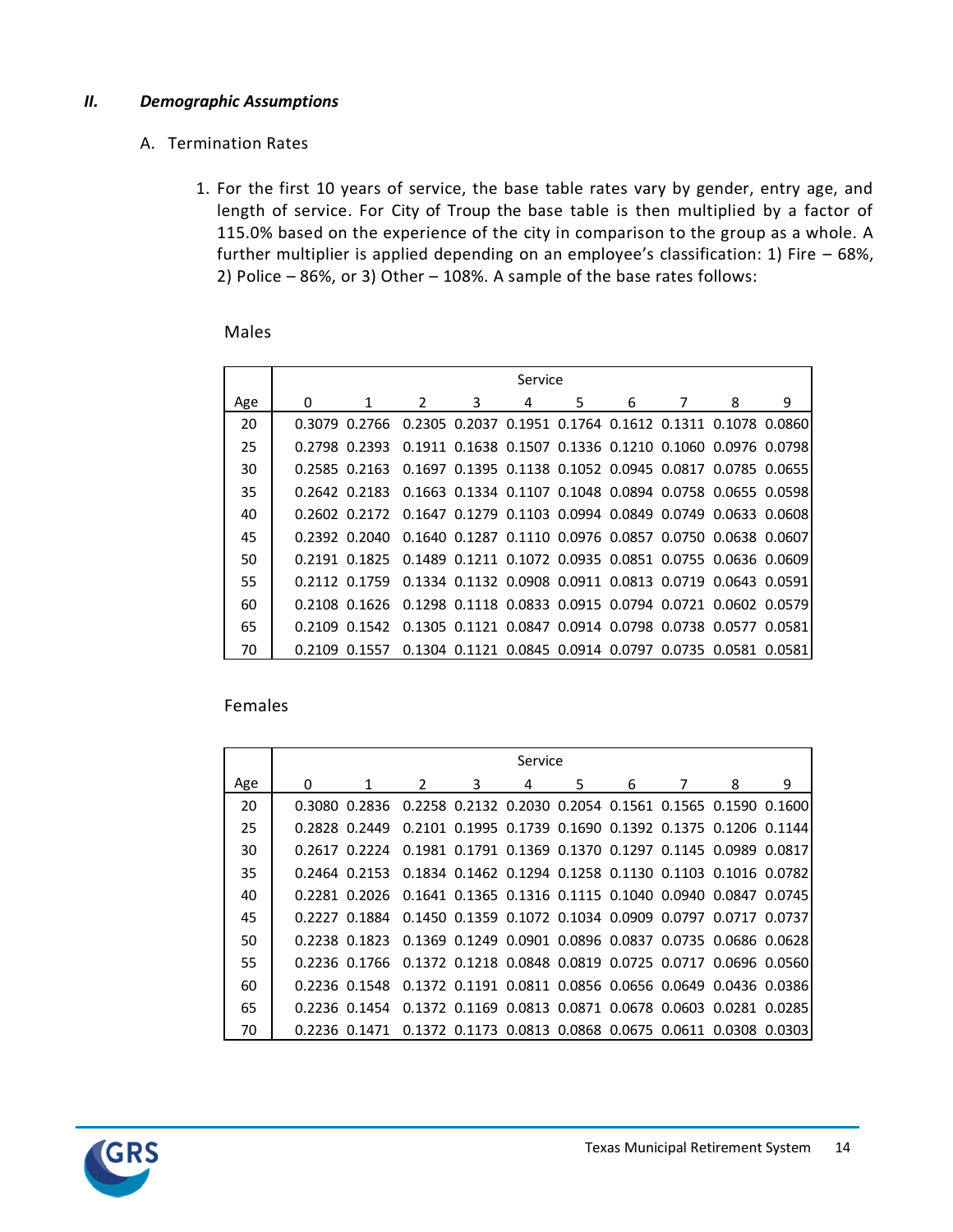2. After 10 years of service, base termination rates vary by gender and by the number of years remaining until first retirement eligibility. For City of Troup the base table is then multiplied by a factor of 115.0% based on the experience of the city in comparison to the group as a whole. A further multiplier is applied depending on an employee's classification: 1) Fire  $-$  54%, 2) Police  $-$  83%, or 3) Other  $-$  113%. A sample of the base rates follows:

| Years from |       |        |
|------------|-------|--------|
| Retirement | Male  | Female |
| 1          | 1.82% | 2.34%  |
| 2          | 2.43% | 3.15%  |
| 3          | 2.87% | 3.75%  |
| 4          | 3.24% | 4.25%  |
| 5          | 3.55% | 4.67%  |
| 6          | 3.83% | 5.06%  |
| 7          | 4.08% | 5.40%  |
| 8          | 4.32% | 5.72%  |
| 9          | 4.53% | 6.02%  |
| 10         | 4.74% | 6.30%  |
| 11         | 4.93% | 6.57%  |
| 12         | 5.11% | 6.82%  |
| 13         | 5.28% | 7.06%  |
| 14         | 5.45% | 7.28%  |
| 15         | 5.60% | 7.50%  |

Termination rates end at first eligibility for retirement

B. Forfeiture Rates (Withdrawal of Member Deposits from TMRS) for vested members vary by age and employer match, and they are expressed as a percentage of the termination rates shown in (A). The withdrawal rates for cities with a 2-to-1 match are shown below. 4% is added to the rates for 1½-to-1 cities, and 8% is added for 1-to-1 cities.

|     | Percent of Terminating       |
|-----|------------------------------|
|     | <b>Employees Choosing to</b> |
| Age | Take a Refund                |
| 25  | 40.2%                        |
| 30  | 40.2%                        |
| 35  | 40.2%                        |
| 40  | 37.0%                        |
| 45  | 31.6%                        |
| 50  | 26.1%                        |
| 55  | 20.7%                        |

Forfeiture rates end at first eligibility for retirement.

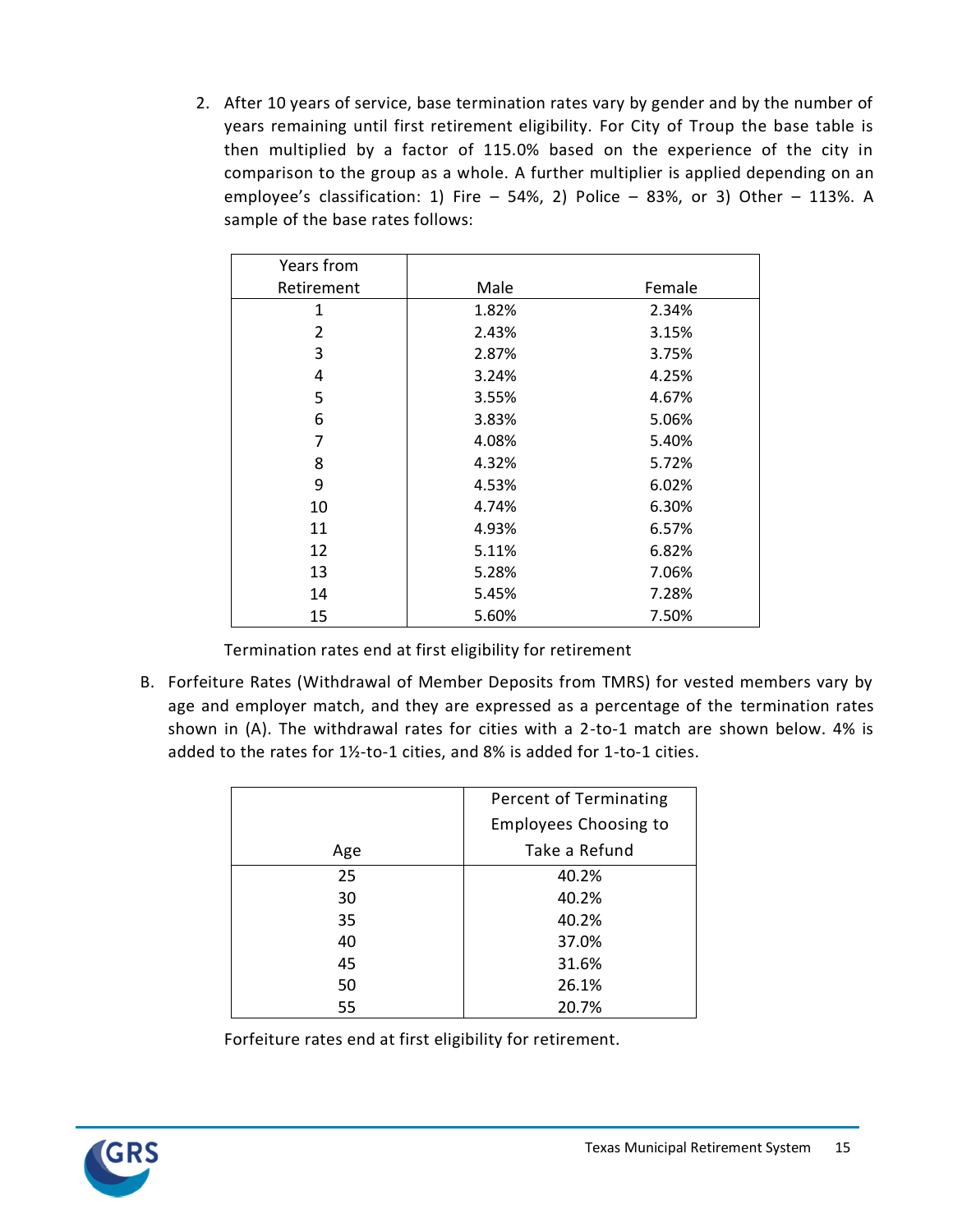C. Service Retirees and Beneficiary Mortality Rates

For calculating the OPEB liability and the OPEB contribution rates, the Gender-distinct 2019 Municipal Retirees of Texas mortality tables. The rates are projected on a fully generational basis by Scale UMP to account for future mortality improvements. Based on the size of the city, rates are multiplied by an additional factor of 100.0%.

D. Disabled Annuitant Mortality Rates

For calculating the OPEB liability and the OPEB contribution rates, the mortality tables for healthy retirees is used with a 4 year set-forward for males and a 3 year set-forward for females. In addition, a 3.5% and 3% minimum mortality rate will be applied to reflect the impairment for younger members who become disabled for males and females, respectively. The rates are projected on a fully generational basis by Scale UMP to account for future mortality improvements subject to the floor.

E. Pre-Retirement Mortality

For calculating the OPEB liability and the contribution rates, the PUB(10) mortality tables, with the Public Safety table used for males and the General Employee table used for females. The rates are projected on a fully generational basis by Scale UMP to account for future mortality improvements.

F. Disability Rates

| Age | Males &        |
|-----|----------------|
|     | <b>Females</b> |
| 20  | 0.000003       |
| 25  | 0.000019       |
| 30  | 0.000074       |
| 35  | 0.000194       |
| 40  | 0.000371       |
| 45  | 0.000603       |
| 50  | 0.000891       |
| 55  | 0.001235       |
| 60  | 0.001635       |
| 65  | 0.002090       |

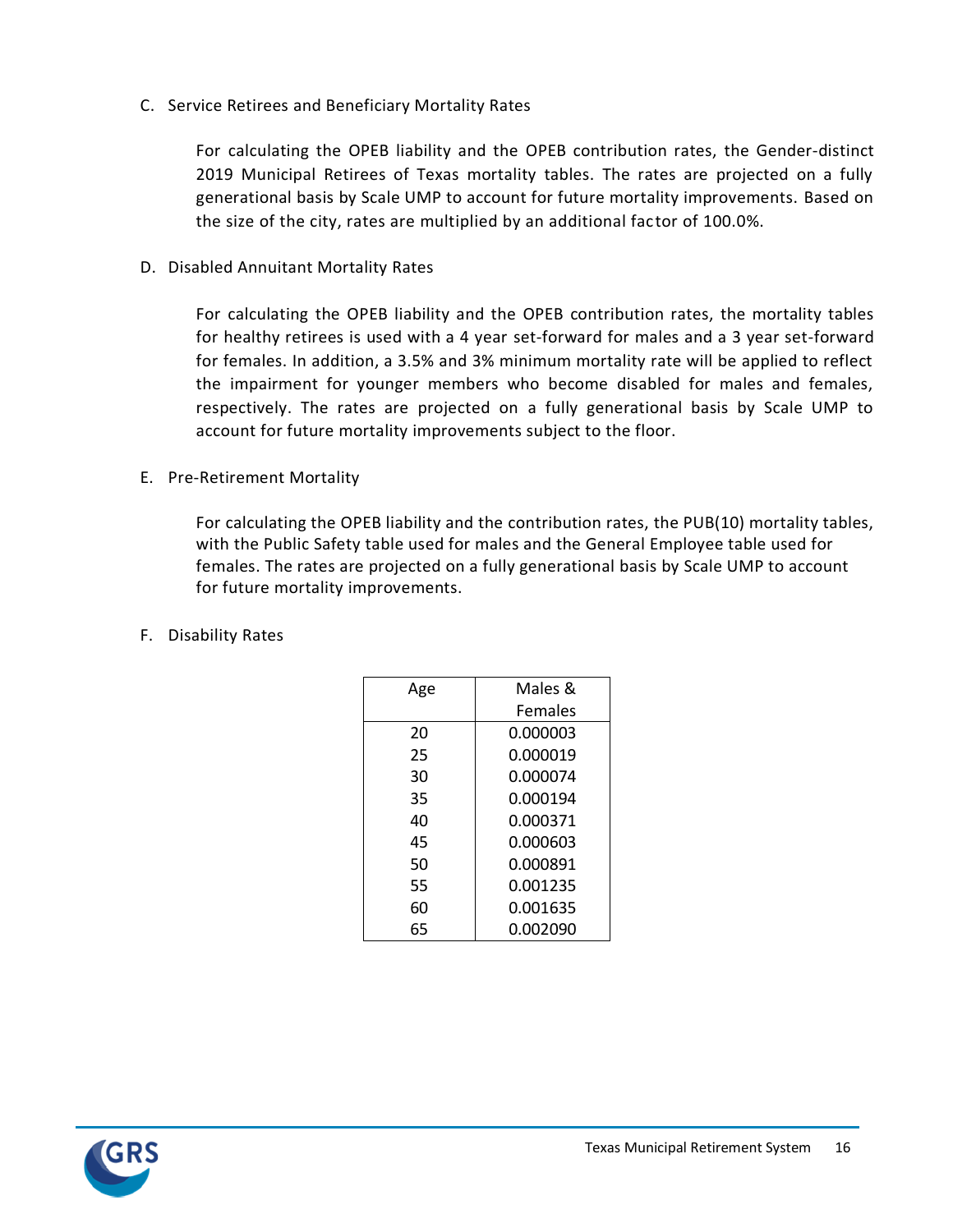G. Service Retirement Rates, applied to both Active and Inactive Members

The base table rates vary by age. For members under age 62, these base rates are then multiplied by 2 factors based on 1) employee contribution rate and employer match and 2) if the city has a recurring COLA.

| Age         |      |
|-------------|------|
| $50$        | 0.05 |
| 50-51       | 0.07 |
| 52-54       | 0.08 |
| 55-59       | 0.13 |
| 60          | 0.16 |
| 61          | 0.17 |
| 62          | 0.25 |
| 63-64       | 0.20 |
| 65-74       | 0.30 |
| 75 and over | 1.00 |

Note: For cities without a 20-year/any age retirement provision, the rates are loaded by 50% for ages 60 & below with 25 or more years of service.

Plan Design Factors Applied to Base Retirement Rates

|                       | <b>Employee Contribution Rate</b> |      |      |  |
|-----------------------|-----------------------------------|------|------|--|
| <b>Employer Match</b> | 5%                                | 6%   | 7%   |  |
| $1 - 1$               | 0.75                              | 0.80 | 0.84 |  |
| $1.5 - 1$             | 0.81                              | 0.86 | 0.92 |  |
| $2 - 1$               | 0.86                              | በ.ዓ3 | 1.00 |  |

Recurring COLA: 100% No Recurring COLA: 95%

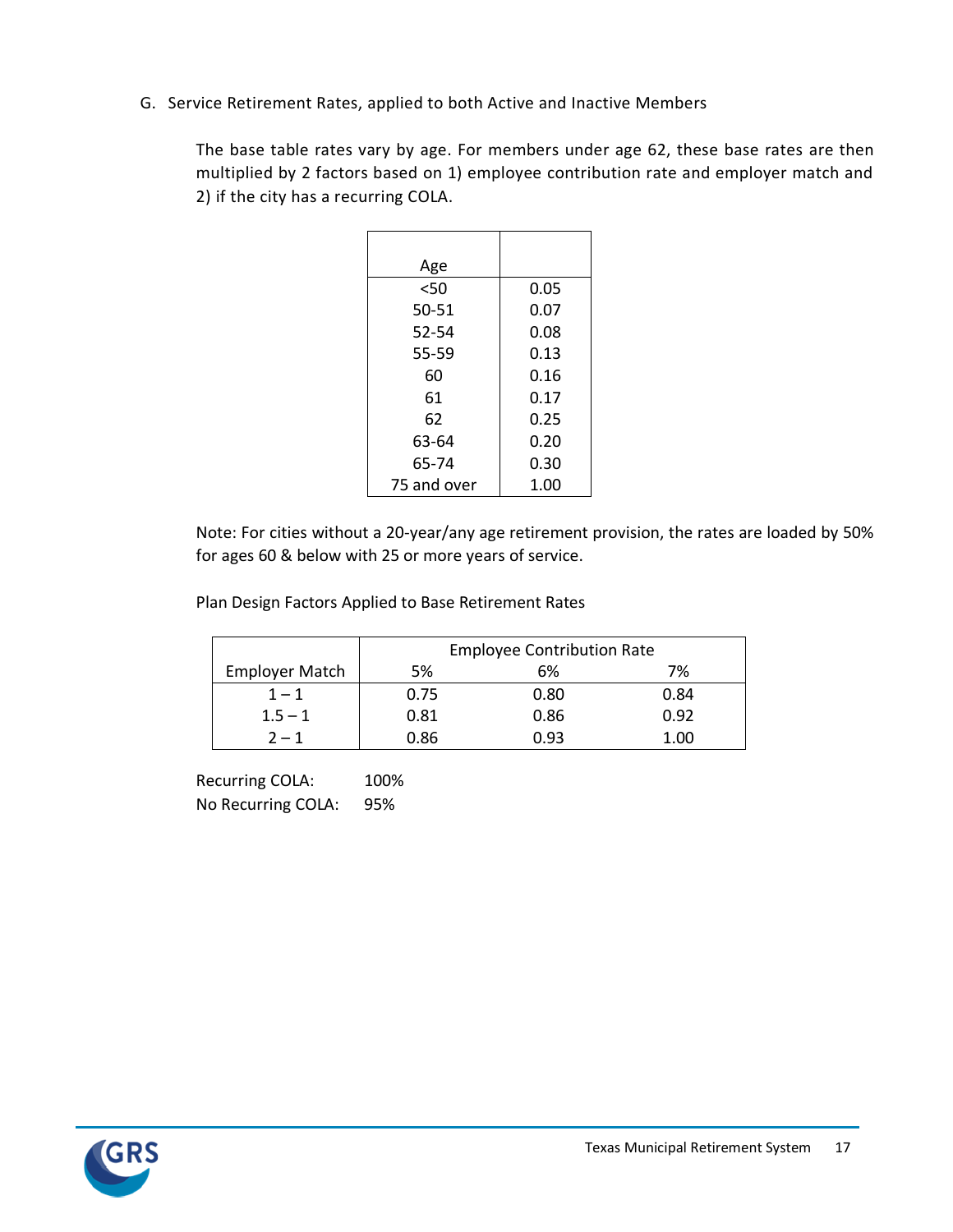## *III. Methods and Assumptions*

- A. Valuation of Assets For purposes of calculating the Total OPEB Liability, the plan is considered to be unfunded and therefore no assets are accumulated for OPEB.
- B. Actuarial Cost Method: The actuarial cost method being used is known as the Entry Age Normal Actuarial Cost Method. The Entry Age Normal Actuarial Cost Method develops the annual cost of the Plan in two parts: that attributable to benefits accruing in the current year, known as the normal cost, and that due to service earned prior to the current year, known as the amortization of the unfunded actuarial accrued liability. The normal cost and the actuarial accrued liability are calculated individually for each member. The normal cost rate for an employee is the contribution rate which, if applied to a member's compensation throughout their period of anticipated covered service with the City, would be sufficient to meet all benefits payable on their behalf. The normal cost is calculated using an entry age based on benefit service with the current city. If a member has additional time-only vesting service through service with other TMRS cities or other public agencies, they retain this for determination of benefit eligibility and decrement rates. The salaryweighted average of these rates is the total normal cost rate. The unfunded actuarial accrued liability reflects the difference between the portion of projected benefits attributable to service credited prior to the valuation date and assets already accumulated.
- C. Supplemental Death Benefit The contribution rate for the Supplemental Death Benefit (SDB) is equal to the expected benefit payments during the upcoming year divided by the annualized pay of current active members and is calculated separately for actives and retirees. Due to the significant reserve in the Supplemental Death Fund, the SDB rate for retiree coverage is currently only one-third of the total term cost. Beginning January 2021, the SDB rate for retirees will be based on the full term cost.

## *IV. Other Assumptions*

- 1. Inactive Population: All non-vested members of a city are assumed to take an immediate refund if they are not contributing members in another city. Vested members not contributing in another city are assumed to take a deferred retirement benefit, except for those who have terminated in the past 12 months for whom one year of forfeiture probability is assumed. The forfeiture rates for inactive members of a city who are contributing members in another city are equal to the probability of termination multiplied by the forfeiture rates shown in II(A) and II(B) respectively. These rates are applied each year until retirement eligibility. Once a member is retirement eligible, they are assumed to commence benefits based on the service retirement rates shown in II(G).
- 2. There will be no recoveries once disabled.
- 3. Decrement timing: Decrements of all types are assumed to occur mid-year.

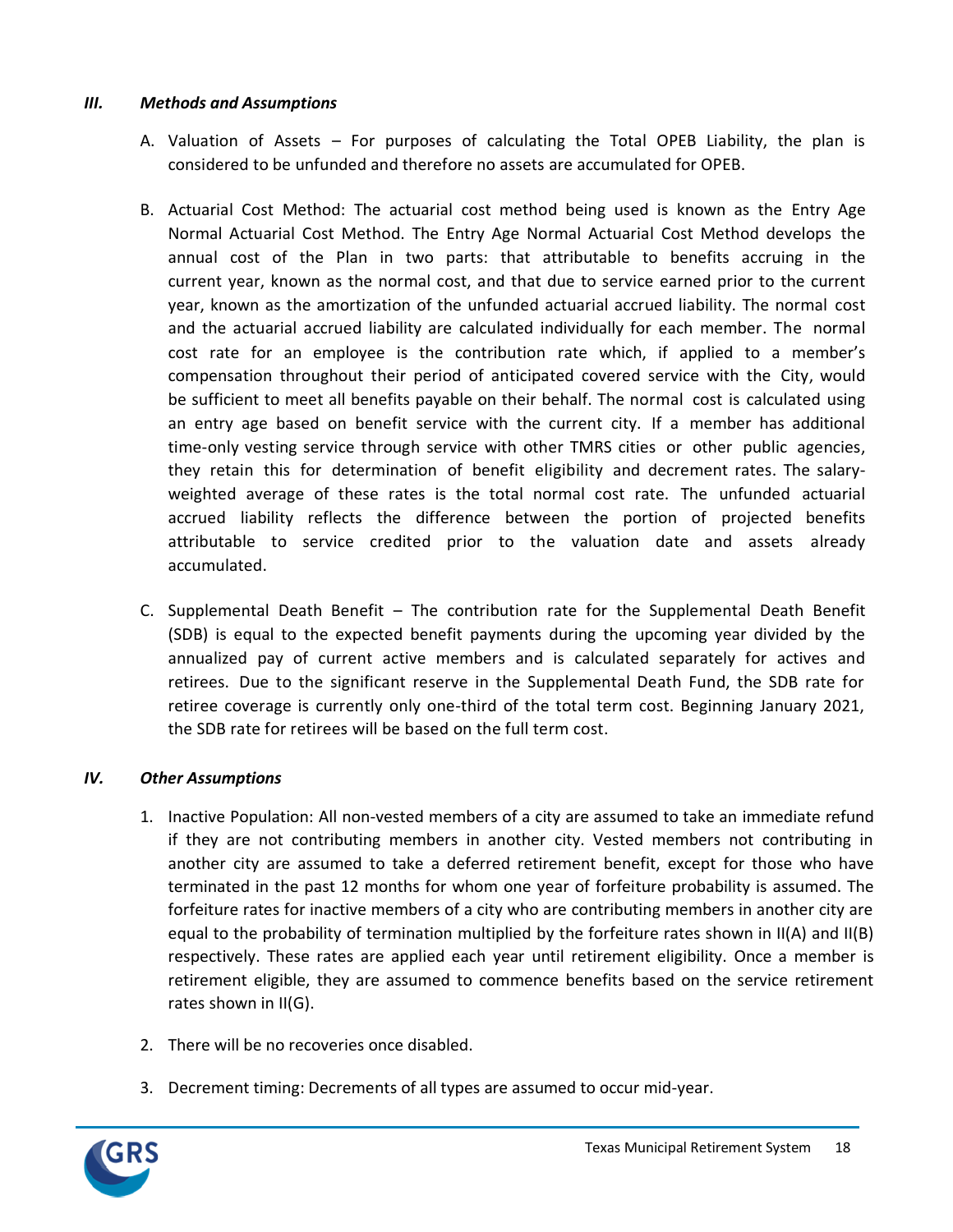- 4. Eligibility testing: Eligibility for benefits is determined based upon the age nearest birthday and service nearest whole year on the date the decrement is assumed to occur.
- 5. Decrement relativity: Decrement rates are used directly from the experience study, without adjustment for multiple decrement table effects.
- 6. Incidence of Contributions: Contributions are assumed to be received continuously throughout the year based upon the computed percent of payroll shown in this report and the actual payroll payable at the time contributions are made.
- 7. Benefit Service: All members are assumed to accrue 1 year of eligibility service each year.
- 8. The decrement rates for service related decrements are based on total TMRS eligibility service.

## *V. Participant Data*

Participant data was supplied in electronic text files. There were separate files for (i) active and inactive members, and (ii) members and beneficiaries receiving benefits.

The data for active members included birthdate, gender, service with the current city and total vesting service and salary. For retired members, the data included date of birth, gender and date of retirement.

To the extent possible we have made use of all available data fields in the calculation of the liabilities stated in this report. Adjustments are made for members who have service both in a city with "20 and out" retirement eligibility and one that hasn't adopted it to calculate the earliest possible retirement date.

Salary supplied for the current year was based on the annualized earnings for the year preceding the valuation date.

Assumptions were made to correct for missing, bad, or inconsistent data. These had no material impact on the results presented.

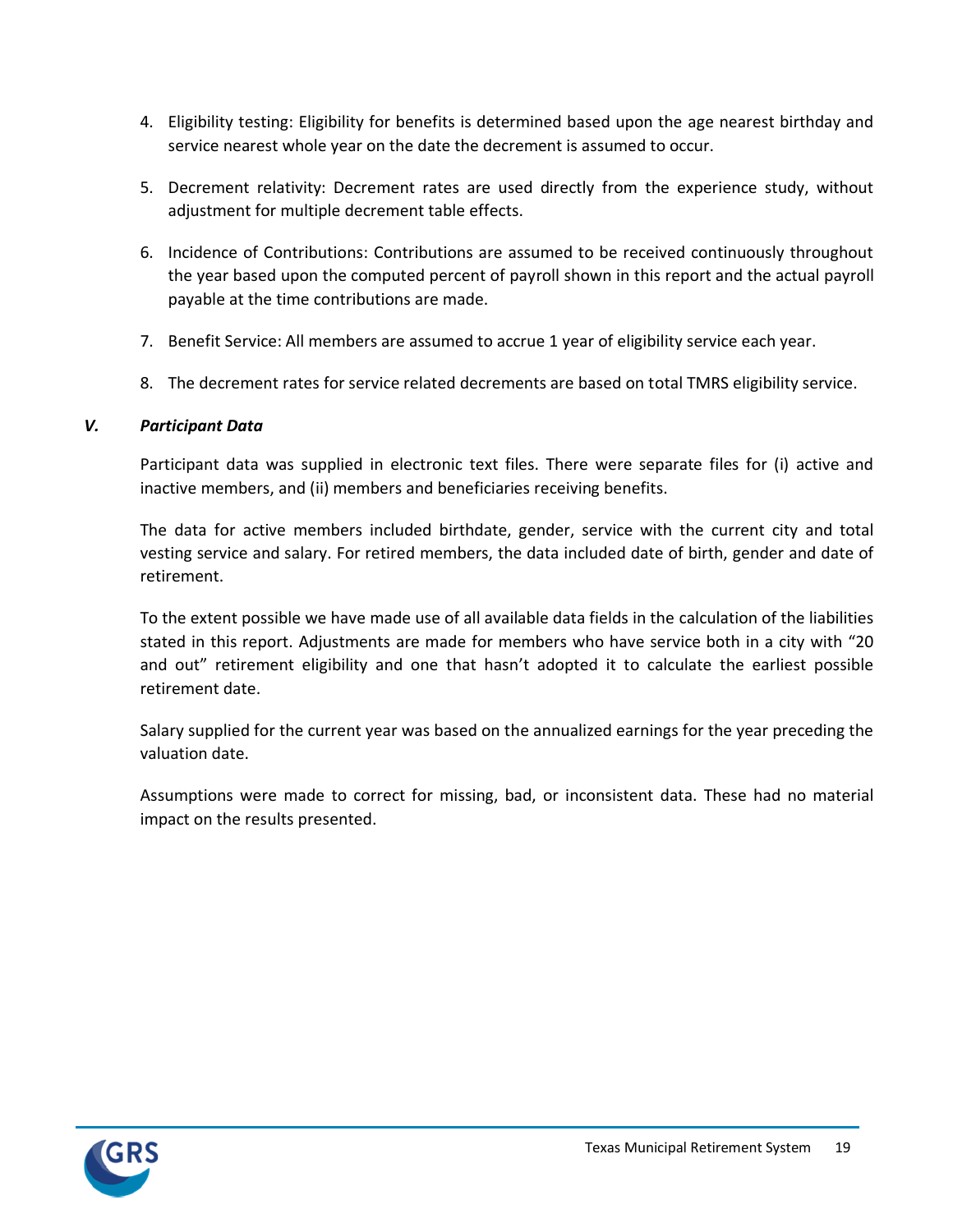**SECTION D**

**GLOSSARY OF TERMS**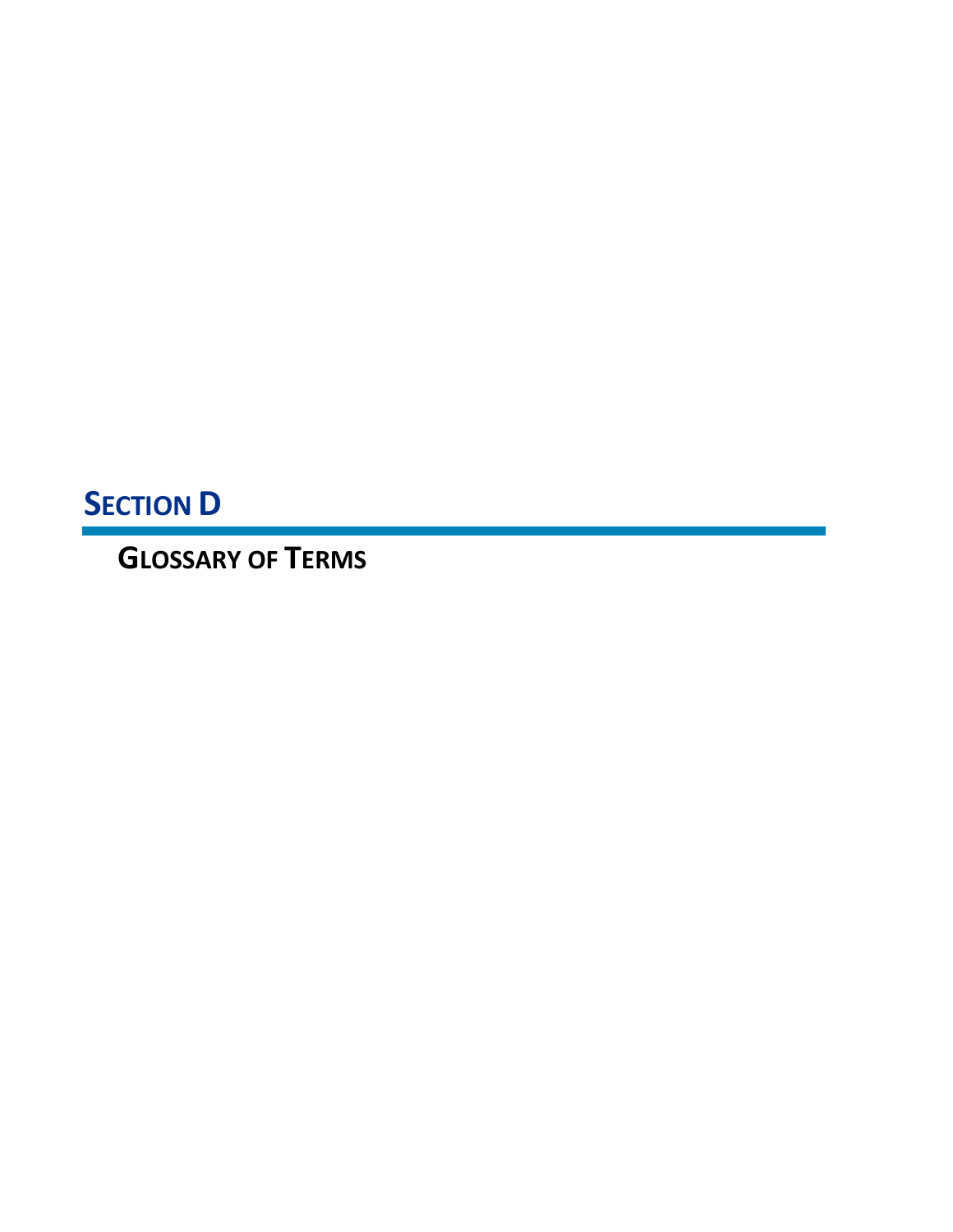## **Glossary of Terms**

- *Actuarial Assumptions* These assumptions are estimates of future experience with respect to rates of mortality, disability, turnover, retirement, rate or rates of investment income and compensation increases. Actuarial assumptions are generally based on past experience, often modified for projected changes in conditions. Economic assumptions (compensation increases, payroll growth, inflation and investment return) consist of an underlying real rate of return plus an assumption for a long-term average rate of inflation.
- *Actuarial Cost Method* A mathematical budgeting procedure for allocating the dollar amount of the actuarial present value of the benefits between future normal cost and actuarial accrued liability. The actuarial cost method may also be referred to as the actuarial funding method.
- *Actuarial Gain (Loss)* The difference in liabilities between actual experience and expected experience during the period between two actuarial valuations is the gain (loss) on the accrued liabilities.
- *Actuarial Present Value (APV)* The amount of funds currently required to provide a payment or series of payments in the future. The present value is determined by discounting future payments at predetermined rates of interest and probabilities of payment.
- *Actuarial Valuation* The actuarial valuation report determines, as of the actuarial valuation date, the service cost, total OPEB liability, and related actuarial present value of projected benefit payments for OPEB.
- *Actuarially Determined Contribution (ADC)* A calculated contribution into a defined benefit OPEB plan for the reporting period, most often determined based on the funding policy of the plan.
- **Covered Payroll** The payroll of employees that are provided with OPEB.
- *Deferred Inflows and Outflows* The deferred inflows and outflows of OPEB resources are amounts used under GASB Statement No. 75 in developing the annual OPEB expense. Deferred inflows and outflows arise with differences between expected and actual experiences or changes of assumptions. The portion of these amounts not included in OPEB expense should be included in the deferred inflows or outflows of resources.